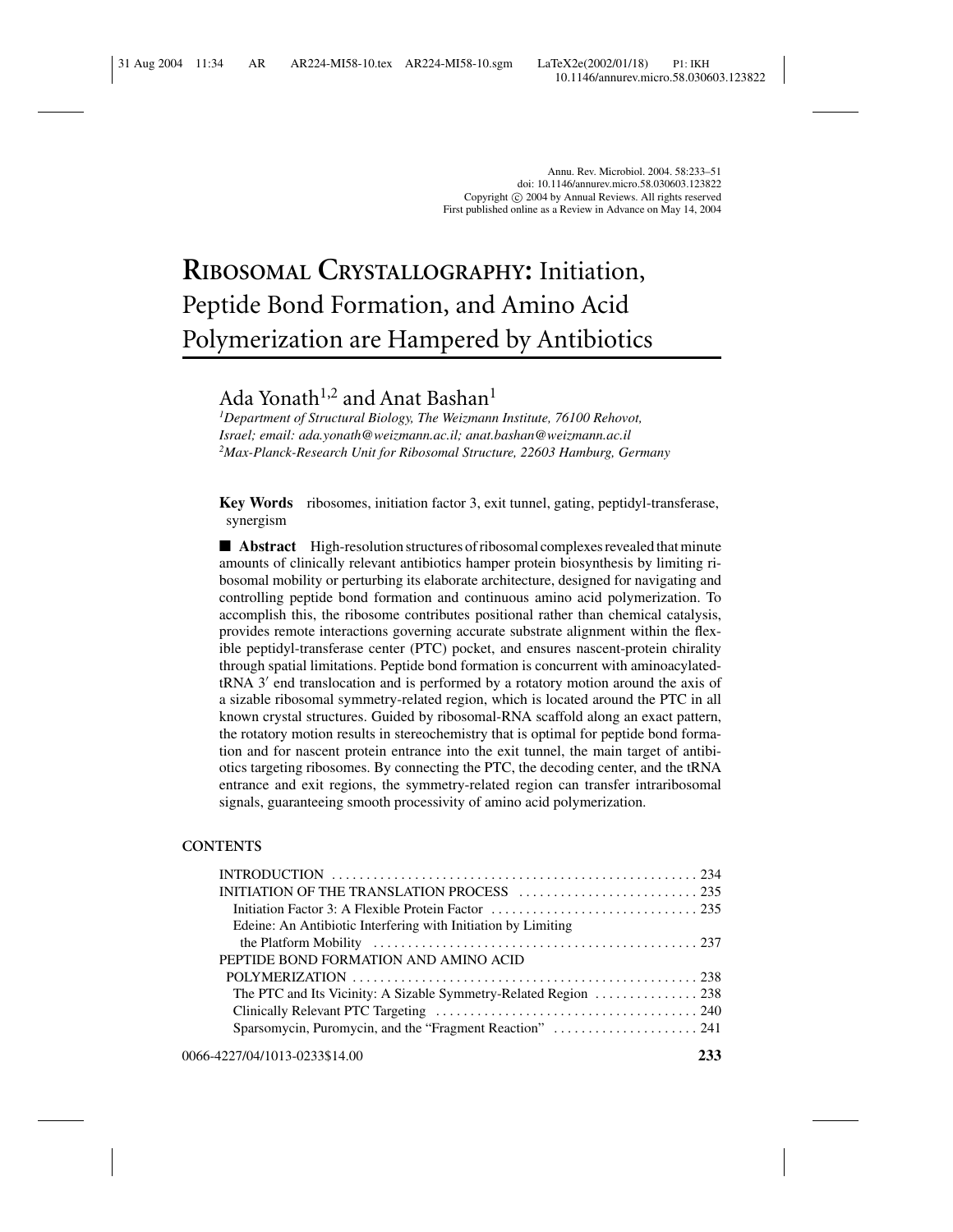| Tunnel Mobility and Ribosomal Involvement in Cellular Regulation  246 |  |
|-----------------------------------------------------------------------|--|

#### **INTRODUCTION**

Ribosomes are the universal cellular riboprotein assemblies that catalyze amino acid polymerization into proteins. In this process, called protein biosynthesis, the ribosomes interact with the cellular environment, select the genetic frame to be translated, form the peptide bonds, and act as polymerases to ensure smooth and efficient elongation of the newly born protein chains. The ribosomes are composed of two riboprotein subunits of unequal size that associate upon the initiation of the process and dissociate at its termination. Protein biosynthesis is performed by a cooperative effort of both subunits, and the ribosome possesses features that facilitate transmission between its various functional sites, leading to efficient processivity of protein formation essential for cell vitality. The small ribosomal subunit facilitates the initiation of the translation process and is involved in selecting the frame to be translated, decoding the genetic message, and controlling the fidelity of codon-anticodon interactions. The large ribosomal subunit forms the peptide bond, ensures smooth amino acid polymerization, and channels the nascent proteins through their exit tunnel.

Messenger RNA (mRNA) carries the genetic instructions to the ribosome, and aminoacylated transfer RNA (tRNA) molecules deliver the amino acids within a ternary complex containing GTP and the elongation factor Tu. The ribosome possesses three tRNA binding sites. The A-site hosts the aminoacylated-tRNA, the P-site hosts the peptidyl tRNA, and the E-site designates the location of the exiting free tRNA once a peptide bond has been formed. Elongation of the polypeptide chain is driven by GTPase activity. This motion is associated with A  $\rightarrow$  P  $\rightarrow$ E translocation of the mRNA together with the tRNA molecules bound to it. In each step of the elongation event, the mRNA advances by one codon and a new peptide bond is formed between the amino acid bound to the A-site tRNA and the growing peptidyl bound to the P-site tRNA. The leaving group of this reaction, a free tRNA molecule, is released from the ribosome through the E-site as a part of the overall mRNA-tRNA translocation. The entire cycle of elongation is extremely fast, requiring about 50 ms for its completion from the stage of tRNA selection by the mRNA until the leaving group is released. Peptide bond formation consumes a very small portion of this time.

Two decades (84) of crystallographic attempts yielded several three-dimensional structures of free and complexed ribosomal particles, despite the common belief that ribosomal particles cannot crystallize owing to their instability, complexity, and conformational variability. The key to obtaining crystals was the use of ribosomes from robust bacteria, namely halophiles and thermophiles (79). These yielded suitable crystals from the large subunit from *Haloarcula marismortui*,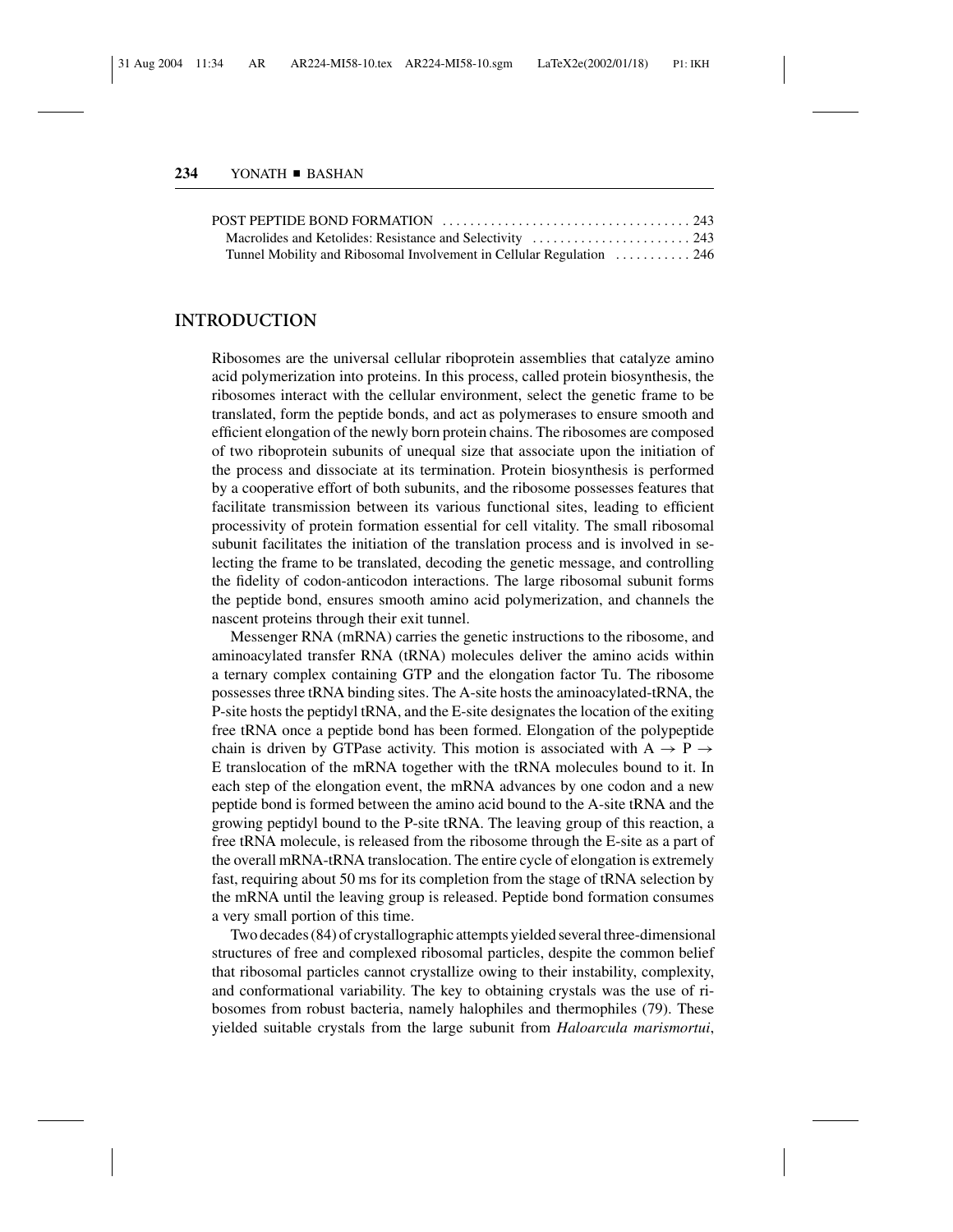H50S (36, 61, 74), and the small subunit from *Thermus thermophilus*, T30S (82). However, because *H. marismortui* is an archaeon sharing properties with prokaryotes as well as eukaryotes, the structural information obtained from its crystals is only partially relevant to the vast amount of functional knowledge accumulated over the years from the *Escherichia coli* ribosome. The addition of a new crystal type, from the large ribosomal subunit from the robust mesophilic eubacterium *Deinococcus radiodurans*, D50S (28), the ribosomes of which have a sequence almost identical to that of *E. coli* ribosomes, addressed this need successfully.

Importantly, D50S crystallizes under conditions similar to those optimized for its maximal functional activity, and its crystals yielded functionally meaningful, well-ordered structures in contrast to the disorder of the functionally relevant features observed in the structure of H50S (4, 46). Furthermore, typical of eubacteria, *D. radiodurans* is a suitable pathogen model for antibiotics targeting the ribosome (3, 7, 8, 27, 56, 58). A central element of the cell cycle, the ribosome is one of the main targets for a broad range of antibiotics structurally diverse in nature that inhibit different ribosomal functions. Because of its huge size, the ribosome offers, theoretically, numerous different binding sites. Nevertheless, the crystal structures of more than a dozen complexes of antibiotics bound to D50S show that practically all the known drugs utilize a single or very few binding sites composed mainly of ribosomal RNA (rRNA) (3, 7, 8, 10, 11, 24, 25, 27, 48, 56, 58).

We describe how the striking ribosomal architecture, designed for smooth peptide bond formation and efficient amino acid polymerization, becomes useless by minute amounts of clinically relevant antibiotics. This article is based on the highresolution structures of T30S (57) and D50S (28) as well as their complexes with substrate analogs (1, 2, 5, 6, 80, 81), nonribosomal factors (48), and various antibiotics targeting the ribosome (3, 7, 8, 27, 48, 56, 58). The functional analysis presented here was aided by docking onto these structures the tRNA molecules using the 5.5 Å crystal structure of their complex with *T. thermophilus* ribosome T70S (85).

For assessing the medicinal relevance of the antibiotic modes of action as revealed in their complexes with D50S, their binding sites were correlated with biochemical, genetic, and functional results (3, 62, 72, 75). Antibiotics selectivity was assessed by comparing the structural information obtained from complexes of D50S (3, 7, 8, 27, 56, 58), which resembles pathogens, with that of H50S, since the latter share properties also with eukaryotes (24, 25).

#### **INITIATION OF THE TRANSLATION PROCESS**

#### **Initiation Factor 3: A Flexible Protein Factor**

The initiation of protein biosynthesis has an important role in governing the accurate setting of the reading frame. In prokaryotes the initiation complex contains the small subunit, mRNA, three initiation factors (IF1, IF2, and IF3), and initiator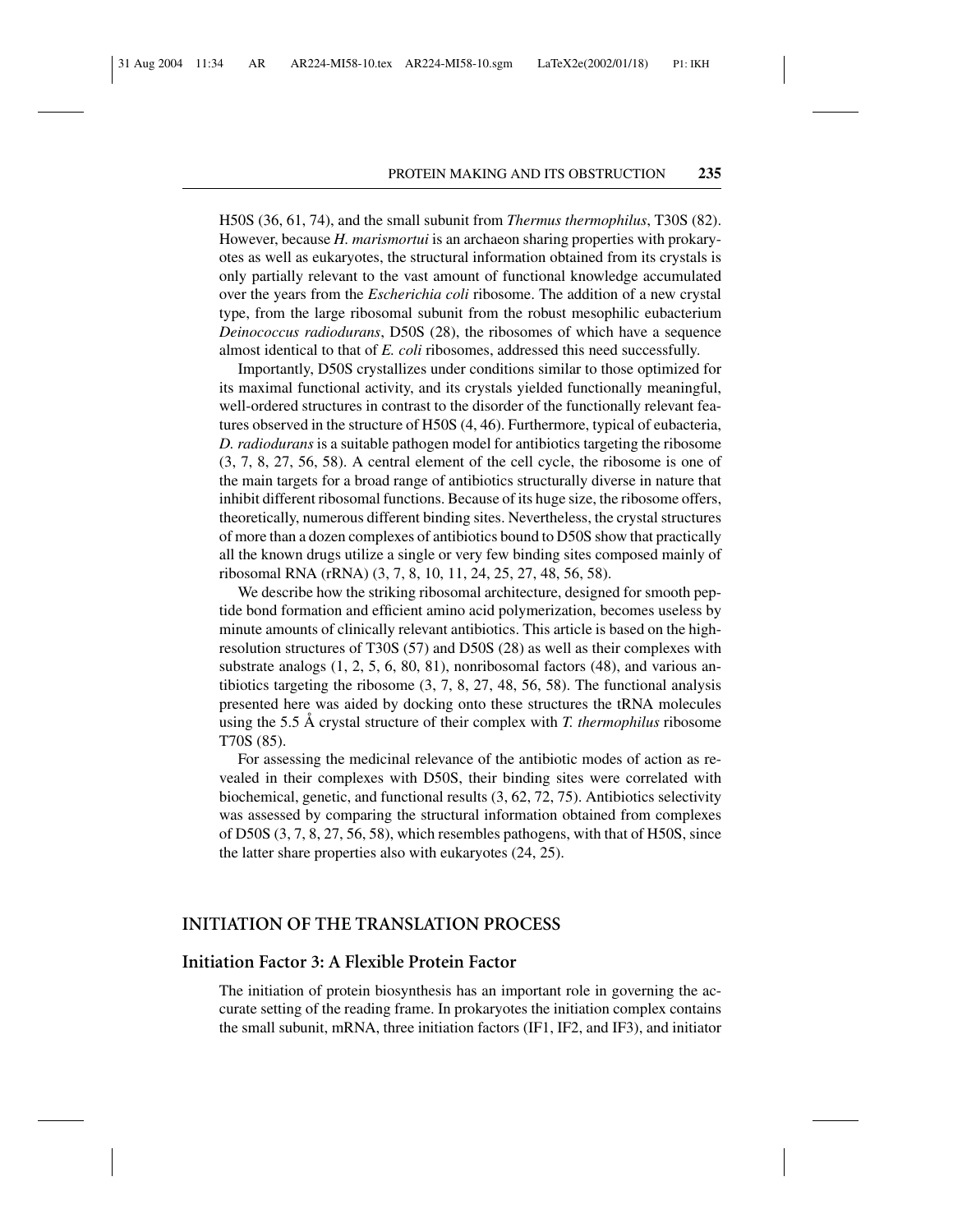tRNA. IF3 binds strongly to the 30S subunit. It plays multiple roles in the formation of the initiation complex. It influences the binding of the other factors, acts as a fidelity factor by destabilizing noncanonical codon-anticodon interactions, selects the first mRNA codon, discriminates against leaderless mRNA chains, and acts as an antiassociation factor because it binds with high affinity to the 30S subunit and shifts the dissociation equilibrium of the 70S ribosome toward free subunits, thus maintaining a pool of 30S (23, 47). IF3 is a small, basic protein built of Cand N-terminal domains (IF3C and IF3N, respectively) connected by a rather long lysine-rich flexible linker region (Figure 1*a*). IF3C participates in most of the IF3 functional tasks, except for discrimination against noncognate tRNA, which is performed by IF3N.

The initiation complex contains the small ribosomal subunit, initiation factors, mRNA, and the first tRNA. The tRNAs are large L-shaped molecules built primarily of double helices (Figure 1*a*), but their two functional tasks reside on short single strands. The anticodon stem loop decodes the genetic information by base pairing with the mRNA on the small subunit. The tRNA acceptor stem and the universal tRNA 3' end—composed in all tRNAs of three nucleotides, CCA, which binds the amino acid to be incorporated into the growing protein (at the A-site) and the newly formed polypeptide chain (at the P-site)—interact with the large subunit (Figure 1*a*). The initiator mRNA in prokaryotes includes an upstream purine-rich sequence, called Shine-Dalgarno (SD), that pairs with a complementary region at the 3' end of the 16S rRNA, thus anchoring the mRNA chain. Different positions for the anti-SD region were observed in the two high-resolution structures of T30S. In the 30S functionally activated conformation (57) the SD region is located on the solvent side of the platform, whereas in the nontreated structure (78) the anti-SD region was observed in the decoding region on the 30S front face acting as an mRNA mimic, thus indicating clearly that this rather large structural element can undergo a major swing around the platform (Figure 1*b*,*c*).

IF3 was also localized in two different positions (Figure 1*d*). Cryo-electron microscopy (EM) of its complex with T30S suggested that both IF3C and IF3N are located in the interface side of the 30S subunit (39) within a region involved in extensive contacts with the 50S subunit in the entire 70S ribosome (85). In this position the location of IF3C is consistent with results of hydroxyl radical cleavage data (12) and provides a direct explanation for the role of IF3 in preventing subunit association. However, it does not address the detachment of the SD anchor, which is required for initiating the translocation process.

An alternative location for IF3C was observed in the crystal structure of a complex of T30S with IF3C (48). In this complex IF3C is located in a position that seems especially designed for it, within a cavity near the anti-SD region that matches its size and shape on the solvent side of the upper edge of the platform (Figure 1*c*). This location is consistent with results of NMR, mutagenesis, and almost all crosslinks, footprints, and protection patterns reported for *E. coli* IF3C (47), as well as with the location of the eukaryotic initiation factor 3 (eIF3), as revealed by electron microscopy in a complex of rat liver small subunit (63).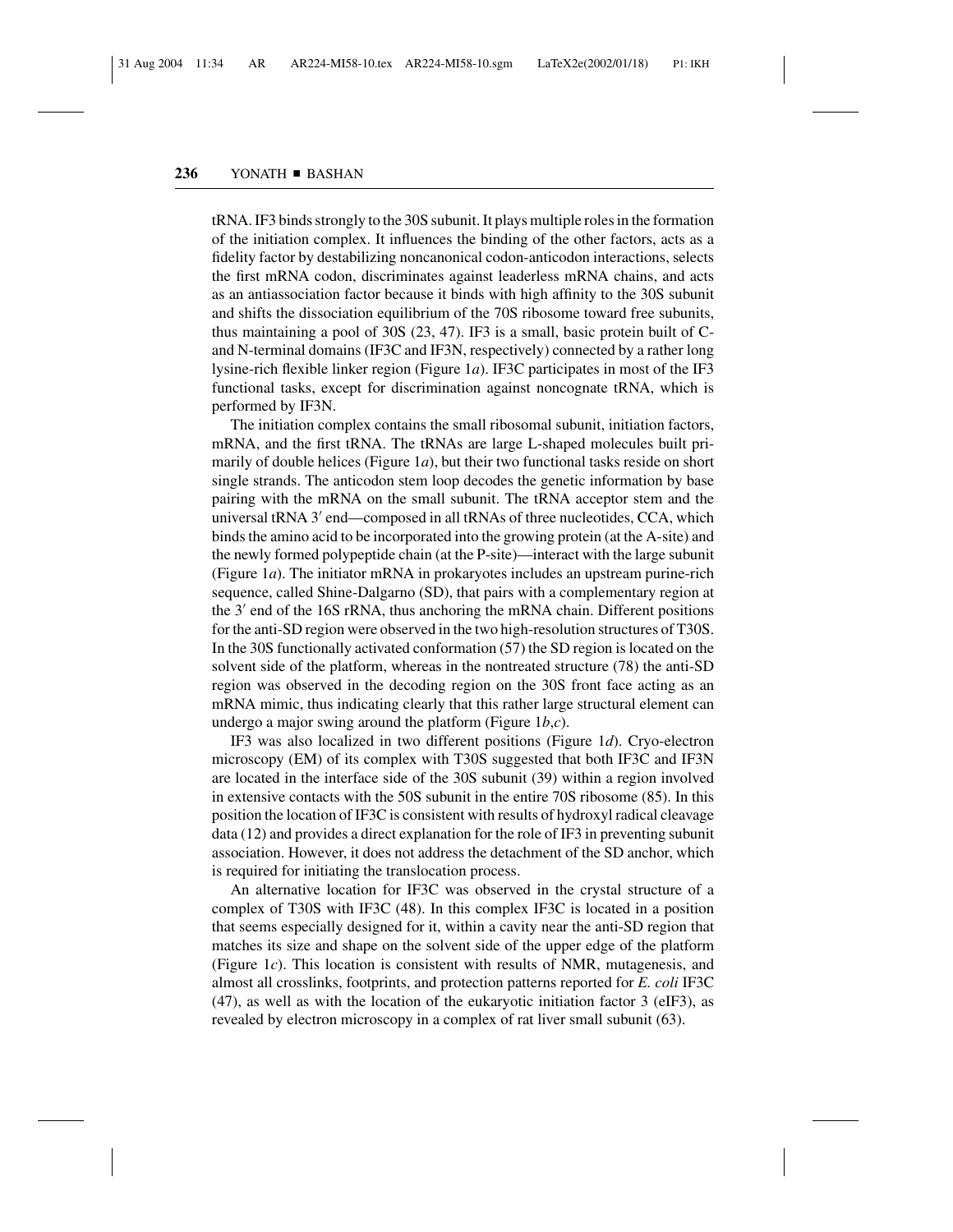As crystals containing the entire IF3 molecule or IF3N could not be produced owing to tight crystal contacts, IF3N and IF3 linker regions were docked onto the T30S complexed with IF3C with its known crystal structures (9), taking into account the flexibility of the linker as indicated by NMR studies (19, 20). In its docked location, IF3N is positioned close to the P-site (Figure 1*a*), leaving sufficient space for cognate tRNA binding, but is too tight for allowing nearcognate or noncognate interactions (48), indicating that IF3N discriminates against noncognate tRNA by space exclusion principles. If the inherent flexibility of IF3 linker can be paralleled to that of the anti-SD region, it seems that IF3 exploits its conformational mobility for fulfilling its various tasks. It is conceivable that during the initial stages of the creation of the initiation complex, IF3 binds to the interface side of the 30S subunit, as observed by cryo-EM (39) and hydroxyl radical cleavage (12), while the linker that extends from the rim of the decoding center to the subunit solvent side acts as a strap between the two IF3 domains, presumably for transmitting signals between the two IF3 domains. Once cognate interactions are created by the initiator tRNA, namely the formation of the right initiation complex, IF3C swings to the platform backside (Figure 1*d*), facilitates the detachment of the SD region, and enables subunit association. Such IF3C swinging motion can also explain a prominent feature in the cryo-EM result (39) called the "flying object" in Figure 1*b*, which so far has not been accounted for, as this flying feature may represent a swinging IF3C domain trapped in the middle of its motion.

## **Edeine: An Antibiotic Interfering with Initiation by Limiting the Platform Mobility**

The small ribosomal subunit seems to possess mobile elements for controlling the fidelity of the decoding process. It is built of several domains radiating from a junction located near the decoding center that seem to support correlated motions required for the protein biosynthesis process (17, 65), including the initial accommodation of the ribosomal A-site (71). Comparative studies performed on the available high-resolution structures of the free and the complexed ribosomal particles also indicate significant mobility and show that specific conformations of the small subunit can be associated with functional states and that antibiotics, such as spectinomycin, can trap the small subunit at a particular conformation (51).

A head-to-shoulder motion in the small subunit may facilitate the threading of the incoming mRNA through a dynamic pore, and the platform, located at the opposite side of the particle, is likely to perform the motions that facilitate the mRNA exit (57, 79). These motions are hindered by edeine, a universal antibiotic that inhibits the initiation of protein synthesis in all phylogenetic kingdoms. Cocrystals of edeine and T30S showed that edeine binds in the solvent side of the platform in a position that might affect the binding of IF3N, IF3 linker, and the mRNA (Figure 1*e*). It also limits the platform mobility by inducing the formation of a new base pair and physically linking the decoding site, the P-site tRNA,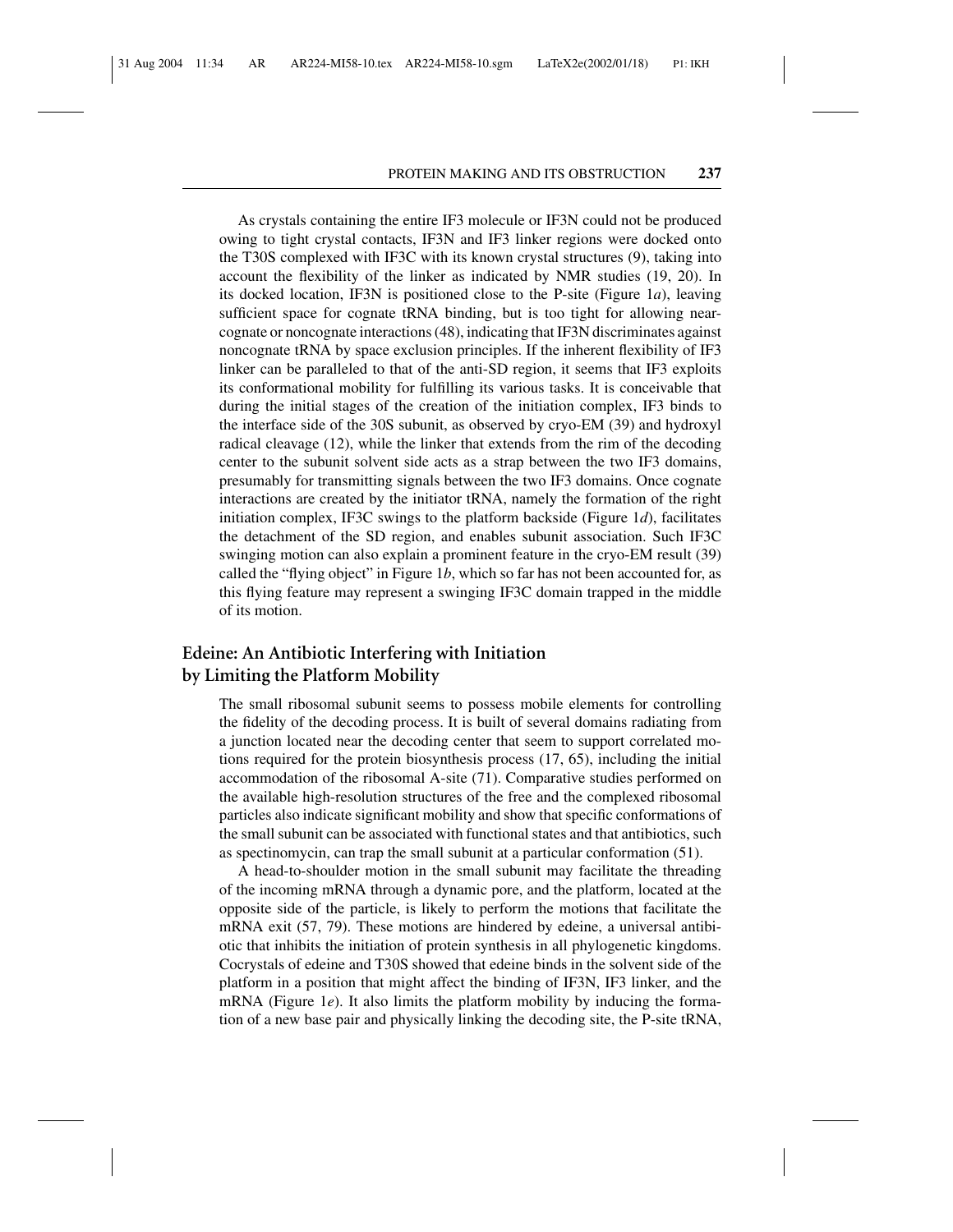and the features of the platform critical for tRNA, IF3, and mRNA binding (25). Pactamycin, an antibiotic agent that shares a protection pattern with edeine, acts in a similar fashion (10).

# **PEPTIDE BOND FORMATION AND AMINO ACID POLYMERIZATION**

#### **The PTC and Its Vicinity: A Sizable Symmetry-Related Region**

The interface surfaces of both subunits are rich in rRNA, which comprises about two thirds of the ribosomal mass. These RNA-rich surfaces contain both ribosomal active sites, the decoding center in the small subunit and the PTC in the large subunit (Figure1*f*), thus indicating that the ribosome is a ribozyme. A flexible intersubunit bridge called B2a combines these two active sites and is composed solely of rRNA, the tip of helix H69. Its strategic location (Figure 1*f*) hints at a possible role as a platform carrying the tRNA acceptor stem from the A- to the P-site within the frame of the overall translocation process. The extension of this bridge, namely helix H69, forms part of the PTC rim. The PTC is located close to the subunit interface, at the bottom of a cavity in the large ribosomal subunit, which hosts the ribosomal protein L16 (*E. coli* numbering system is used throughout) in its upper rim (Figure 2*a*,*b*).

The ribosome is a giant asymmetric riboprotein particle. However, a large symmetry-related region containing about 180 nucleotides was revealed in all known structures of the large ribosomal subunit (Figure 2c)  $(1, 2, 5, 6)$ , with an axis positioned close to the center of the PTC, between the A-site and the P-site loops, pointing into the protein exit tunnel (Figure 2*d–f* ). This symmetry region relates the backbone fold and the nucleotides' orientations, rather than their types, and includes several nucleotides that do not obey the symmetry, mostly bulged nucleotides with functional relevance. The existence of this twofold symmetry can be justified by the need to offer comparable supportive environments to two similar chemical moieties that have to face each other to allow participation of the A-site amine and the P-site carbonyl-carbon in peptide bond formation.

In the structure of D50S in complex with ASM, a 35-ribonucleotide chain mimicking the aminoacylated-tRNA acceptor stem and its universal  $3'$  end  $(5)$ , the ribosomal symmetry axis nearly coincides with the bond connecting the ASM double helical features to its single-stranded  $3'$  end, the moiety carrying the amino acid. Hence, the A-site to P-site passage is likely to involve two independent, albeit correlated, motions: a shift of the A-site tRNA helical regions, performed as a part of the overall mRNA-tRNA translocation, and a spiral rotation of the tRNA  $3'$  end (Figure  $2f$ ), consistent with results of footprinting experiments, indicating spontaneous movement of the A-tRNA acceptor stem into the P-site (77).

The outer contour of the symmetry-related region at the PTC surrounds an arched void of a size sufficient to accommodate the tRNA-3' end, with a shape and position that seem to be designed as the path along which the rotatory motion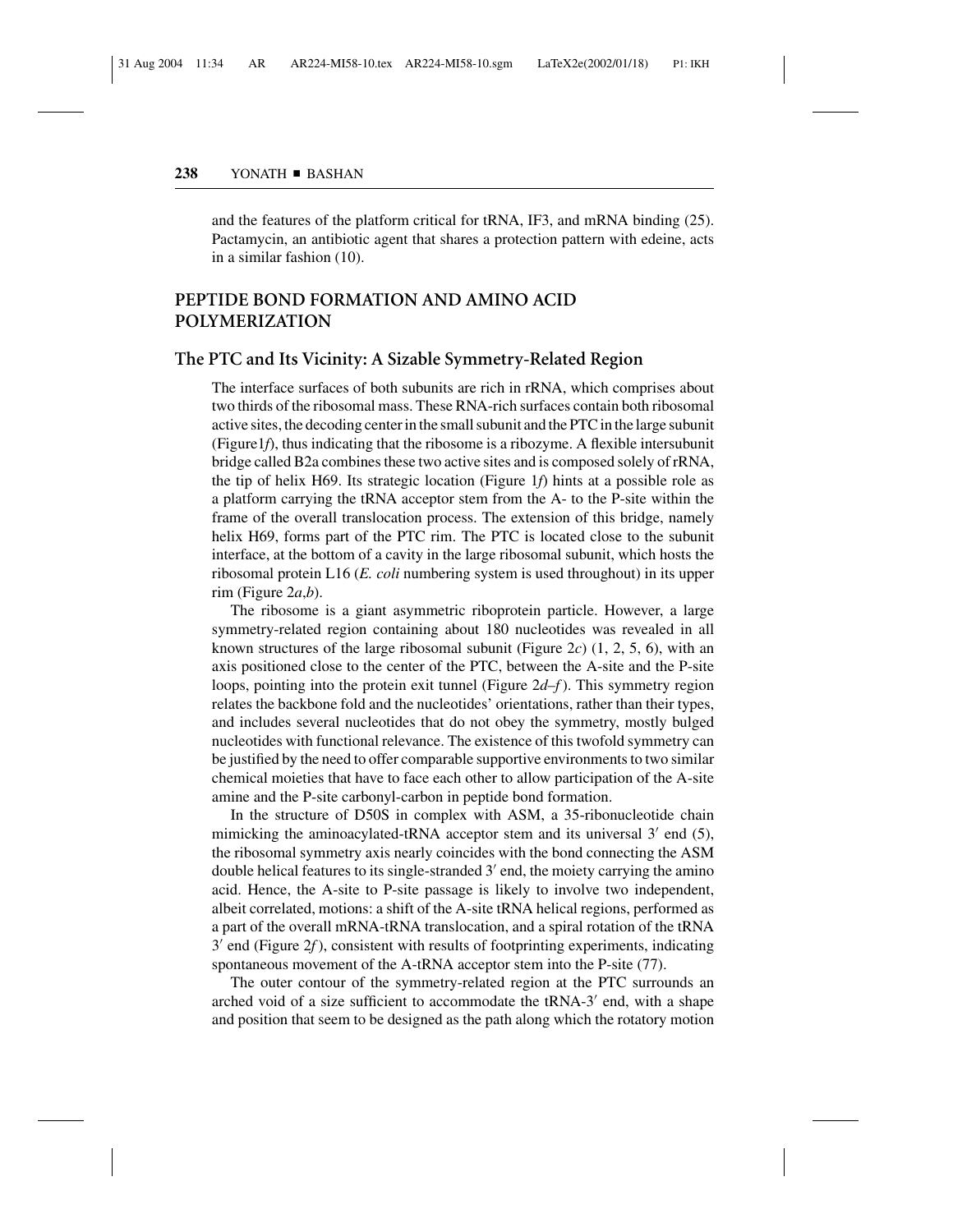proceeds (Figure 2*d*,*g*,*h*). The PTC wall located away from the subunit interface, called the rear wall, forms the scaffold that guides the rotatory motion. Two universally conserved nucleotides, A2602 and U2585, that bulge into the center of the PTC from its front wall (Figure  $2d, f, g$ ) seem to have a pivotal role in directing the rotatory motion. A2602 is located at the upper side of the PTC, very close to the rotation axis, and can interact with the bond connecting the  $3'$  end and the rest of the tRNA and U2585, which resides at the bottom of the PTC and points into the ribosomal exit tunnel. The rotatory motion could be simulated with no space constraints or steric hindrances. While rotating, the A-site  $3'$  end slides along the backbone of two rear-wall nucleotides and may interact with the rear-wall bases that point inward. In this way the PTC walls confine the precise path for the rotating moiety, guarantee smooth A-site to P-site translocation, and ensure that the rotating moiety arrives at the P-site at a distance, configuration, orientation, and stereochemistry optimal for peptide bond formation (Figure 2*h*). Importantly, the interactions of ASM, mimicking the A-site tRNA and the derived P-site with the PTC, which represent the beginning and the end of the rotatory motion, are consistent with most of the available biochemical data (22, 32, 42, 77).

A nucleophilic attack by the amino nitrogen of the aminoacylated-tRNA can readily occur at the pH optimal for protein biosynthesis in almost all species, which is also the pH within the D50S crystals, as these are grown and maintained under close to physiological conditions (28, 79). This attack is performed while both the A-site and P-site are still occupied by the aminoacylated-tRNA and the peptidyl-tRNA, respectively, generating a tetrahedral oxyanion intermediate. The next steps of this reaction, namely  $sp^3 \rightarrow sp^2$  reorganization and a transfer of a hydrogen bond to the leaving group, which leads to the deacylation of the tRNA in the P-site, seem to occur in concert with the rotatory motion. The passage of the A-site tRNA  $3'$  end into the P-site should assist the release of the leaving group, thus vacating the space for a new aminoacyl tRNA and securing the processivity of protein biosynthesis.

Four nucleotides of the P-site region that are located near the tunnel entrance are positioned about  $2 \text{ Å}$  lower than their A-site mates, thus acquiring a spiral nature to the rotary motion and ensuring the entrance of the nascent proteins to their exit tunnel. Hence, the rotatory motion is the key component of a unified ribosomal mechanism for peptide bond formation, translocation, and nascent protein progression. According to this integrated ribosomal machinery, the peptide bonds are formed spontaneously in an exothermic reaction that drives the elongation (1, 2, 5, 6). By providing the architectural means for accurate substrate positioning and alignment, by the design of an exact path for the A-site to P-site passage, and by the guidance of the rotatory motion along this path, the ribosome contributes positional catalysis to peptide bond formation as well as to polypeptide elongation. No ribosomal component is required for the mere chemical events of peptide bond formation, but specific ribosomal moieties may have a major influence on the rate of protein biosynthesis, which plays a key role in cell vitality (31, 52).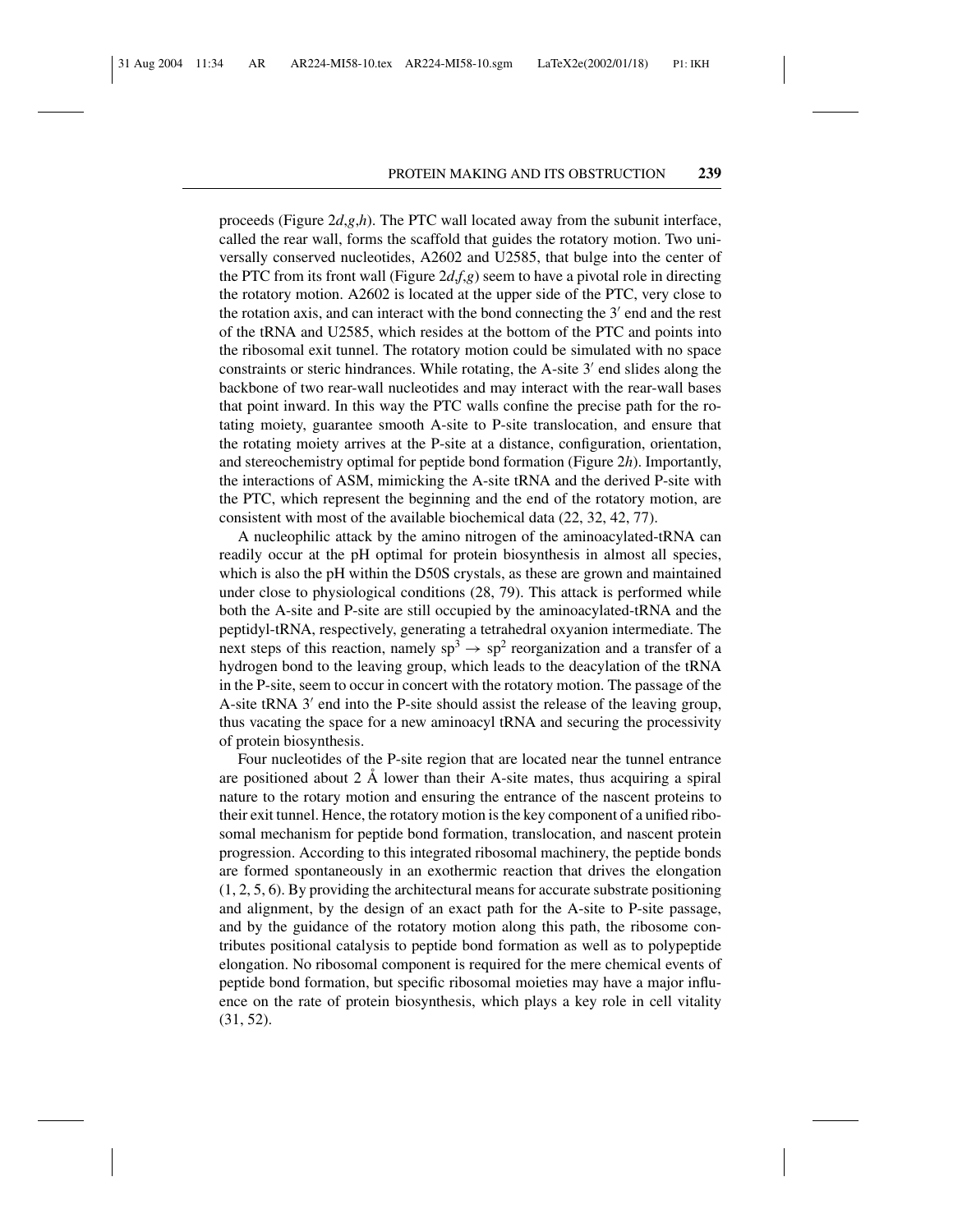Elements of the PTC architecture seem to be designed for specific tasks, such as directing the initiator tRNA to the P-site. Theoretically, the first tRNA could be accommodated in the A-site or the P-site, since both are free and available. However, analyzing the potential interactions in the two PTC binding sites shows that compared with the A-site, the P-site contains an extra potential interaction that can be exploited by a tRNA  $3'$  end, indicating the preference for this mode of binding. Hence, the sole stereochemical requirement for extending the initiation process toward the creation of a peptide bond is that the initial P-site tRNA be at the orientation acquired at the end of the rotatory motion.

The PTC architecture also ensures the exclusive incorporation of L-amino acids and the rejection of the D-isomers, despite the occurrence of minute amounts of Damino acids in cells. Owing to the PTC significant tolerance for substrate binding (1, 2, 5, 6, 81), one would expect that D-amino acid could be accommodated by it. Hence, the exclusivity of the L-isomer in proteins points to the existence of a ribosomal mechanism for avoiding this mistake, which should function satisfactorily despite the natural conformational flexibility of the PTC. U2506 and U2585 are the two key nucleotides responsible for D-amino acid rejection (86). Among them, U2585 is the nucleotide involved in directing the rotatory motion by interacting with the amino acid bound to the CCA, and in the placement of the first tRNA (27), consistent with the dominant lethal phenotypes produced by its mutations. Overall, the PTC exclusion of D-amino acid incorporation into the growing chain is due to space considerations as well as the creation of unproductive interactions that may be irreversible (86). Substantial conformational rearrangements within the PTC may bypass both mechanisms, consistent with the suggestion based on mutation experiments (14).

Finally, the location of the symmetry-related region suggests its participation in intraribosomal functional signaling, since it is positioned between the two lateral protuberances of the large ribosomal subunit. Both stalks possess significant conformational dynamics and are presumed to undergo cooperative motions enabling the entrance and the exit of aminoacylated and deacylated free tRNA, respectively (Figure 2*e*). Thus, the symmetry-related region connects the four most important functional sites of the ribosome: the PTC, the decoding center (via H69, located at the PTC upper rim and serving as the intersubunit bridge B2a), the GTPase center, and the L1 arm, which was suggested to serve as the "door" of the leaving tRNA molecules (2, 6, 28).

#### **Clinically Relevant PTC Targeting**

The peptidyl transferase center is a major target site for universal inhibitors produced by microorganisms as well as for clinically relevant antibiotics. Among the latter are chloramphenicol and clindamycin, which bind at the PTC and compete with A-site and P-site tRNAs (41, 53). Chloramphenicol is widely used because it is highly specific for eubacteria and has a low level of toxicity in humans. The crystal structure of D50S in complex with each of these two drugs at clinically relevant drug concentrations is consistent with these findings. Furthermore,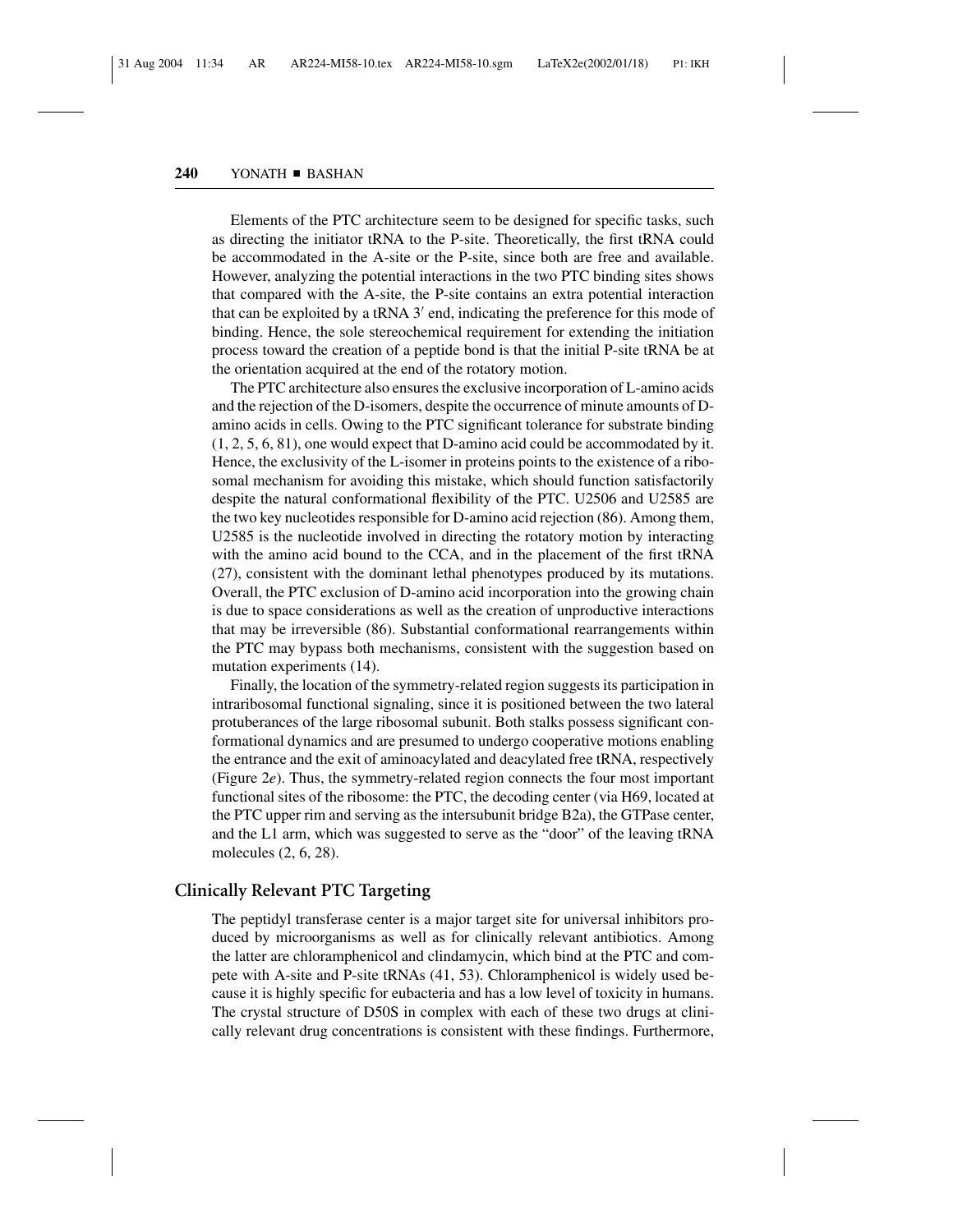although their binding sites differ, the sites of these two antibiotic drugs appear to partially overlap (58).

The case of chloramphenicol is of special interest because it illuminates the differences between medically meaningful and nonrelevant binding. In the crystal structure of D50S in complex with chloramphenicol obtained at clinically relevant drug concentrations, chloramphenicol is located well within the PTC, at the A-site region. In this location (58), one of the chloramphenicol OH groups can make a hydrogen bond with G2061, a nucleotide implicated in chloramphenicol resistance in rat mitochondria (73). G2061 is also proximal to A2062, the mutation of which confers resistance in *Halobacterium halobium* (38), and to U2506, which is affected by in vivo modifications of chloramphenicol (29, 60).

Owing to the prominent selectivity of chloramphenicol, it binds to the *H. marismortui* large subunit only at extremely high concentrations, about 1000 times higher than the concentration commonly used in therapeutic treatment. Surprisingly, even these large drug amounts did not lead to chloramphenicol binding in the site that is consistent with the known biochemical and functional findings that are consistent with chloramphenicol position at the PTC. Instead, in H50S it was localized in the entrance of the ribosome tunnel, in the secondary site (25), held by contacts between its aromatic ring and the tunnel's hydrophobic crevice that hosts the common macrolides.

## **Sparsomycin, Puromycin, and the "Fragment Reaction"**

When discovered over half a century ago, sparsomycin and puromycin were considered antibiotics because microorganisms produced them. However, owing to their universality, they are not useful clinically. Sparsomycin is a potent ribosometargeted inhibitor that acts on all cell types. Although sparsomycin does not competitively inhibit A-site substrate binding, A-site antibiotics such as chloramphenicol compete with it for binding to bacterial ribosomes, and mutants of A-site nucleotides increase the tolerance to sparsomycin (34, 67).

Consistent with crosslink data (50), in complexes of D50S (5) and H50S (25) sparsomycin forms stacking contacts with the nucleotide A2602, positioned in the middle of the PTC. When sparsomycin is bound to an empty PTC, as in the complex D50S, it occupies the A-site side of A2602 and alters the PTC conformation, whereas when attached to the large subunit together with the P-site tRNA analog, as in its complex with H50S (25), sparsomycin points at the P-site side of this nucleotide. A2602 is a conserved nucleotide that seems to play a key role in substrate positioning, translocation, and E-site tRNA release (49). This base adopts a different orientation in each of the known complexes of the large subunit, and its striking conformational variability appears to be synchronized with the tRNA translocation within the PTC  $(2, 5, 6)$ . Consequently, nucleotide A2602 was proposed to act as a conformational switch within the PTC, propelling the rotating moiety in concert with the action of helix H69, the feature that seems to assist the shift of the tRNA acceptor stem at the subunit interface (2, 6, 80, 81).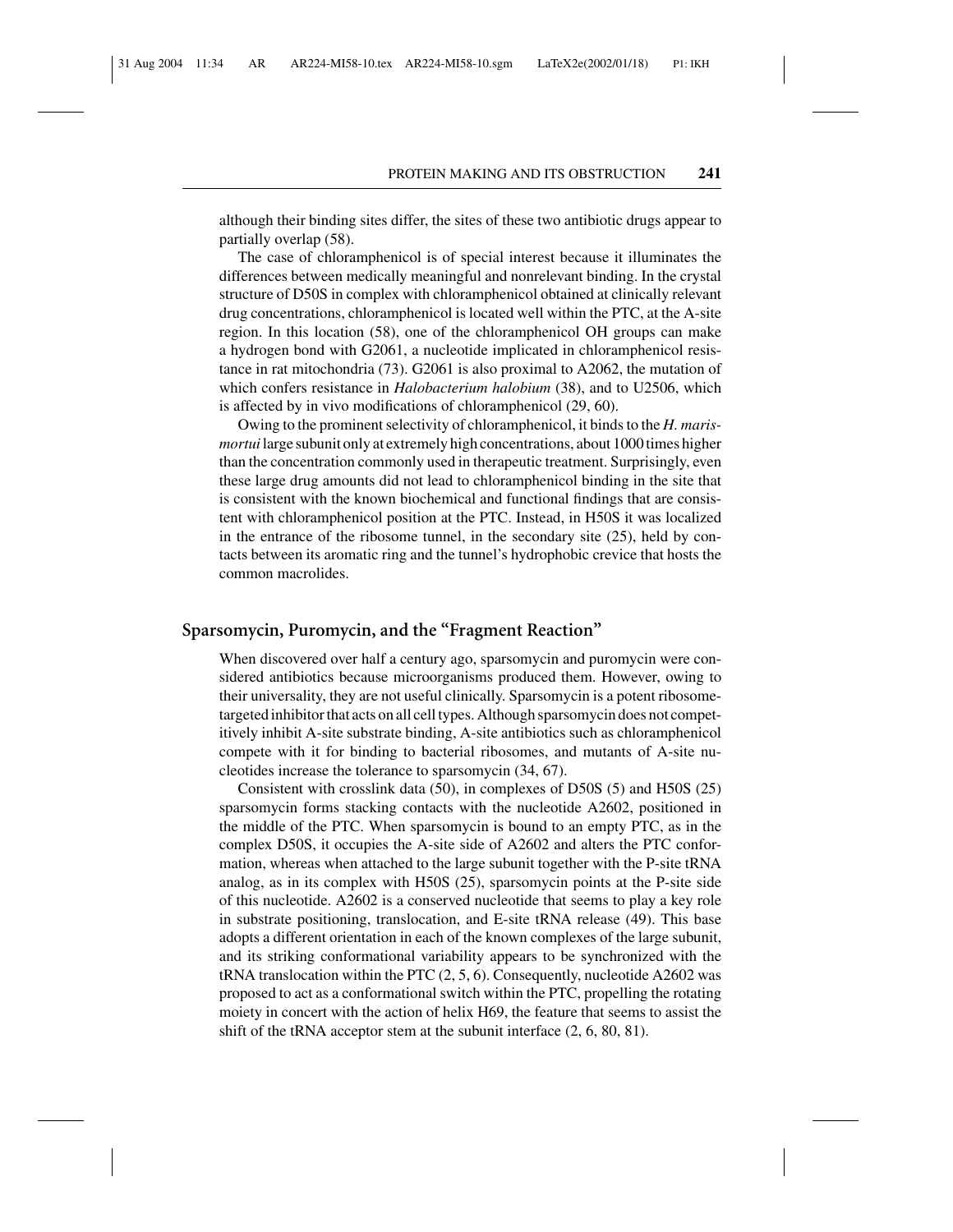Puromycin resembles the  $3'$  terminus of aminoacyl-tRNA, but its aminoacyl residue is linked via an amide bridge rather than an ester bond. For over four decades it played a central role in biochemical experiments aimed at understanding the mechanism of peptide bond formation (69). Puromycin structure resembles that of the tip of aminoacylated-tRNA (Figure 2*b*); hence, it competes with A-site tRNA binding. Consequently, it was used as a part of substrate analogs designed to mimic different portions of aminoacylated-tRNA. These include compounds representing the CCA moiety, such as a tetra-oligonucleotide called ACCP (ACC-puromycin), and polynucleotides mimicking the entire portion of the tRNA that interacts with the large subunit, such as ASM (Figure 2*b*). The ends of these analogs contain puromycin, a universal ribosomal inhibitor whose structure mimics tyrosylated adenine (Figure 2*b*) (5).

A striking net of extensive interactions between the tRNA acceptor stem and the upper rim of the PTC cavity was observed in the 70S ribosome (85) as well as in complexes of D50S with tRNA acceptor stem mimics (5). These remote interactions, together with a universal base pair between the tRNA, govern the accurate positioning of the tRNA substrates  $(1, 2, 5, 6, 80, 81)$ , whereas the global localization of the tRNA molecules is based on the match between the overall ribosomal architecture and the size and shape of the tRNA molecules.

Two major participants in this interaction net are protein L16 and helix H69 (Figure 2*b*). The prominent contributions of protein L16 to accurate substrate placement are reflected in the conservation of its three-dimensional structure in eubacteria and archaea, represented by D50S (28) and H50S (4), respectively, although the amino acid sequences of L16 and L10e, from the archaeon *H. marismortui*, show poor homology. Similarly, structural observations manifested the crucial contribution of H69 interactions to the key functional task of productive alignment of the tRNA substrates. Lack of remote interactions may result from the disorder of the intersubunit bridge B2a (the tip of H69), as observed for most of the functionally relevant features in the H50S high-resolution structure (Figure 2*a*) (4, 46). Similarly, tRNA analogs that are too short to reach the upper rim of the PTC cavity bind in a mode similar, albeit distinctly different, to that within the PTC (5, 26, 46, 59), requiring conformational rearrangements to participate in peptide bond formation (43).

The binding of puromycin and its derivatives to the PTC in the presence of an active donor substrate can result in peptide bond formation by a yet unknown mechanism. This so-called fragment reaction is much  $(\times 10^3)$  slower than the normal formation of peptide bonds (43) and can be performed under various conditions, some of which are neither similar to the optimal conditions for in vitro protein biosynthesis, nor resemble the in vivo environment. A dipeptide formed within H50S crystals by the fragment reaction, detected at the A-site, stimulated a hypothesis that this finding represents normal amino acid polymerization, which suggests that the A-site to P-site passage follows peptide bond formation (59). Such a sequence of events seems to be impractical because it implies that each time a new peptide bond is being formed, the entire newly formed polypeptide has to be rotated by  $180°$  within the tunnel. However, because the entrance to the tunnel is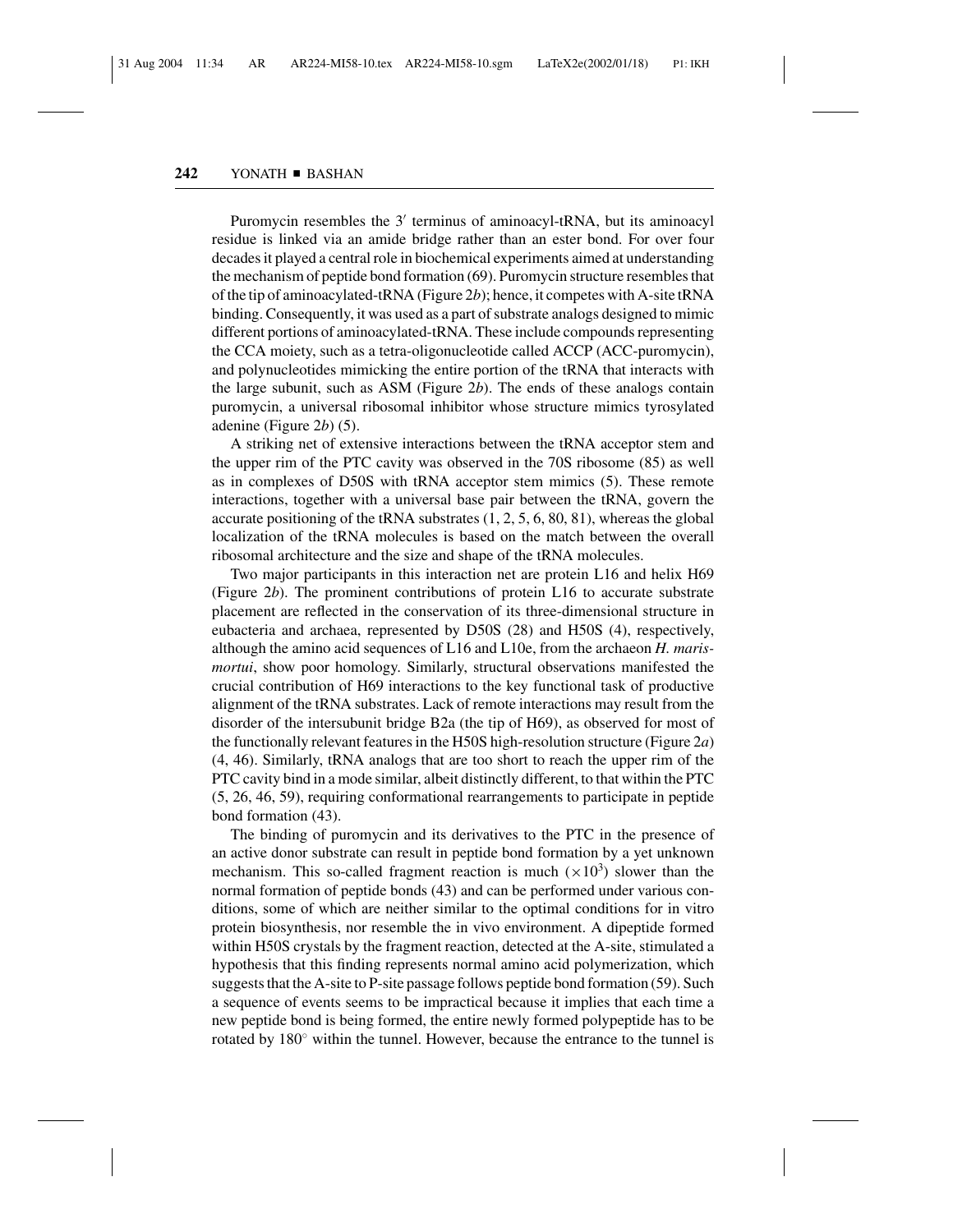rather narrow, it poses severe space limitations, and rotations of bulky side chains may lead to significant clashes. Similarly, the alternative suggestion, that for each new peptide bond the nascent chain exploits free rotations around its main chain bonds to compensate for the  $180°$  rotation of the tRNA 3' end, seems to create problems because such rearrangements rule out incorporation of rigid residues, such as proline. Furthermore, postpeptide bond rotation or rearrangement should be exceedingly space and energy consuming, two assets that are hardly provided during chain elongation and may not be compensated by the only energy source of protein biosynthesis, namely the EF-G-induced GTP hydrolysis.

Thus, it seems that the attachment of this dipeptide to the A-site resulted either from improper positioning of the reactant, as observed for similar compounds in the absence of remote interactions, together with the lack of the bond around which the rotatory motion should occur; from the creation of a peptide bond under far from optimal reaction conditions [e.g., pH ∼5.6 instead of ∼8, and relatively low salt concentrations (4) instead of the high salt required for efficient protein production by *H. marismortui* (61, 79)]; or from the low affinity of puromycin derivatives to the P-site (43, 59). Peptide bond formation in the A-site within H50S crystals may reflect a special event, consistent with the variability of binding modes observed in the PTC of these crystals. Thus, five complexes of the puromycin-like substrate analogs with H50S (43) were required for reaching the conclusion that the ribosomal catalytic contribution is positional rather than chemical. Remarkably, this conclusion was evident by inspecting the structure of D50S (28) and verified by a single complex of it (5). Compared with all H50S bound analogs, the D50S complex is unique because D50S crystals are capable of providing the crucial remote interactions, as their helix H69 is well ordered (28).

The ability of the ribosome to accommodate semireactive substrate analogs, inhibitors, and compounds supposed to represent reaction intermediates (46) does not imply that each of the bound compounds could participate in amino acid polymerization, although under specific circumstances a single peptide bonds formation can be formed by the fragment reaction (59). Thus, it appears that in general the orientations of reactants that are not placed by remote interactions may be incompatible with polypeptide elongation. Furthermore, almost all substrate analogs mimicking only the tRNA  $3'$  end necessitated conformational rearrangement to participate in peptide bond formation and/or chain elongation (2, 6, 26, 43). Such rearrangements should require time, justifying the lower rate of the fragment reactions (43) compared with normal protein biosynthesis, and may be assisted by the PTC mobility, in which the conserved A2602 seems to play a key role by adopting various orientations (5, 6, 80, 81).

#### **POST PEPTIDE BOND FORMATION**

## **Macrolides and Ketolides: Resistance and Selectivity**

A tunnel providing the path along which nascent proteins progress is located with its entrance adjacent to the PTC. It was first observed in the mid-1980s (40, 83) and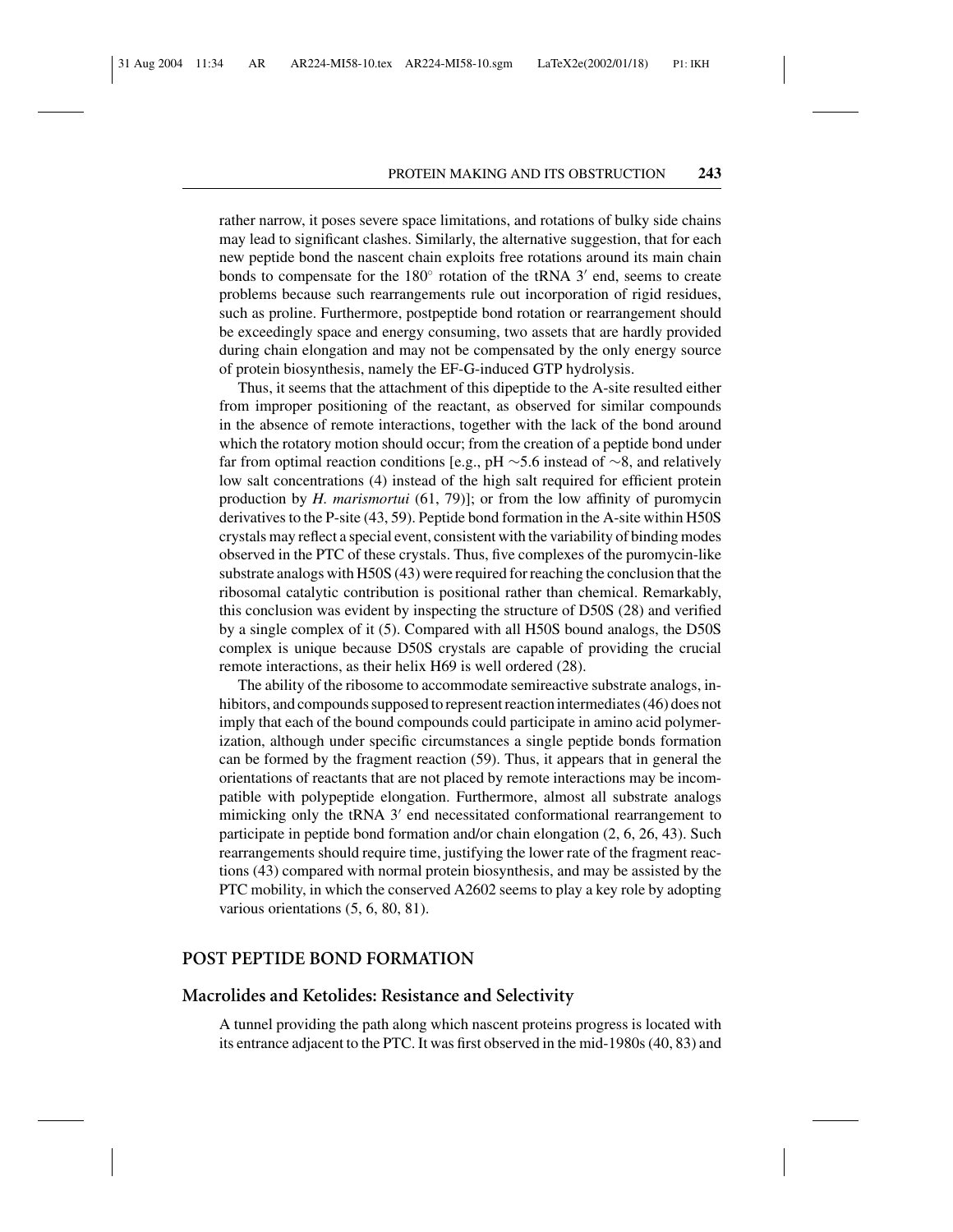although inferred by biochemical experiments (37, 54), cryo-EM revisualization in the mid-1990s  $(16, 64)$  confirmed by X-ray crystallography  $(4, 28, 85)$  was required for its final recognition. This tunnel spans the large ribosomal subunit and has a nonuniform diameter. At its entrance the tunnel's diameter matches almost precisely the size of bulky amino acid residues; hence it is likely to restrict motions of large side chains as well as conformational rearrangements of rigid residues, but may allow the passage of flexible amino acid residues to which small compounds are bound (33).

This tunnel is the preferred target of a large number of antimicrobial drugs from the macrolide family, which ranks the highest in clinical usage. All macrolides studied so far bind close to the entrance of the ribosomal exit tunnel, at a distance from the PTC that permits the formation of a five- to six-amino-acid polypeptide chain before reaching the drug. All macrolides block the exit tunnel, but their binding modes and their exact positions may vary even when only one eubacterium is considered (7, 8, 27, 56, 58).

Macrolides and ketolides possess a central lactone ring, composed of 12 to 22 atoms, to which at least one sugar moiety, called desosamine, is bound (Figure 3*a*). Erythromycin, a macrolide of a 14-membered lactone ring, and its two semisynthetic derivatives, clarithromycin and roxithromycin (designed to gain stability in acidic environments and to have a broad spectrum, respectively), bind to the tunnel in a similar manner (3, 58). All three interact exclusively with rRNA, and the crystallographically observed contacts of the desosamine sugar with nucleotide A2058 (Figure  $3a-c$ ) clarify the mechanism whereby drug resistance in clinical pathogens is acquired by  $A \rightarrow G$  substitution or by the methylation of A2508 (15, 75). These interactions also clarify why the replacement of the common prokaryotic adenine by guanine, the typical eukaryotic moiety in this position, attains selectivity to 14-membered macrolides.

The rapidly acquired antibiotic resistance is a major handicap in modern medicine and stimulated the search for improved drugs. Under special conditions, 15- and 16-member macrolides developed to combat resistance bind to ribosomes with guanine in position 2058. An example is H50S, which possesses a guanine in position 2058. Therefore, in this critical aspect the archaeon *H. marismortui*resembles eukaryotes more than prokaryotes. A few macrolides belonging to the 15- and 16-member macrolide families could bind to H50S crystals when those crystals were soaked in solutions containing extremely high concentrations of antibiotics (24). However, the binding mode of azithromycin, a 15-membered ring macrolide, to the archaeal H50S differs significantly from that to the eubacterial D50S (56). In D50S azithromycin lies almost perpendicular to the tunnel long axis, similar to all other D50S complexes of clinically relevant macrolides, ketolides, and azalides studied so far. In H50S, however, the azithromycin binding mode leaves a relatively large unoccupied space within the tunnel (Figure 3*c*), thus justifying the usage of this drug for treating mammals possessing guanine in position 2058. Interestingly, in D50S complex azithromycin binds cooperatively to two sites within the exit tunnel, and similar to the ketolides ABT-773 and telithromycin, it reaches the other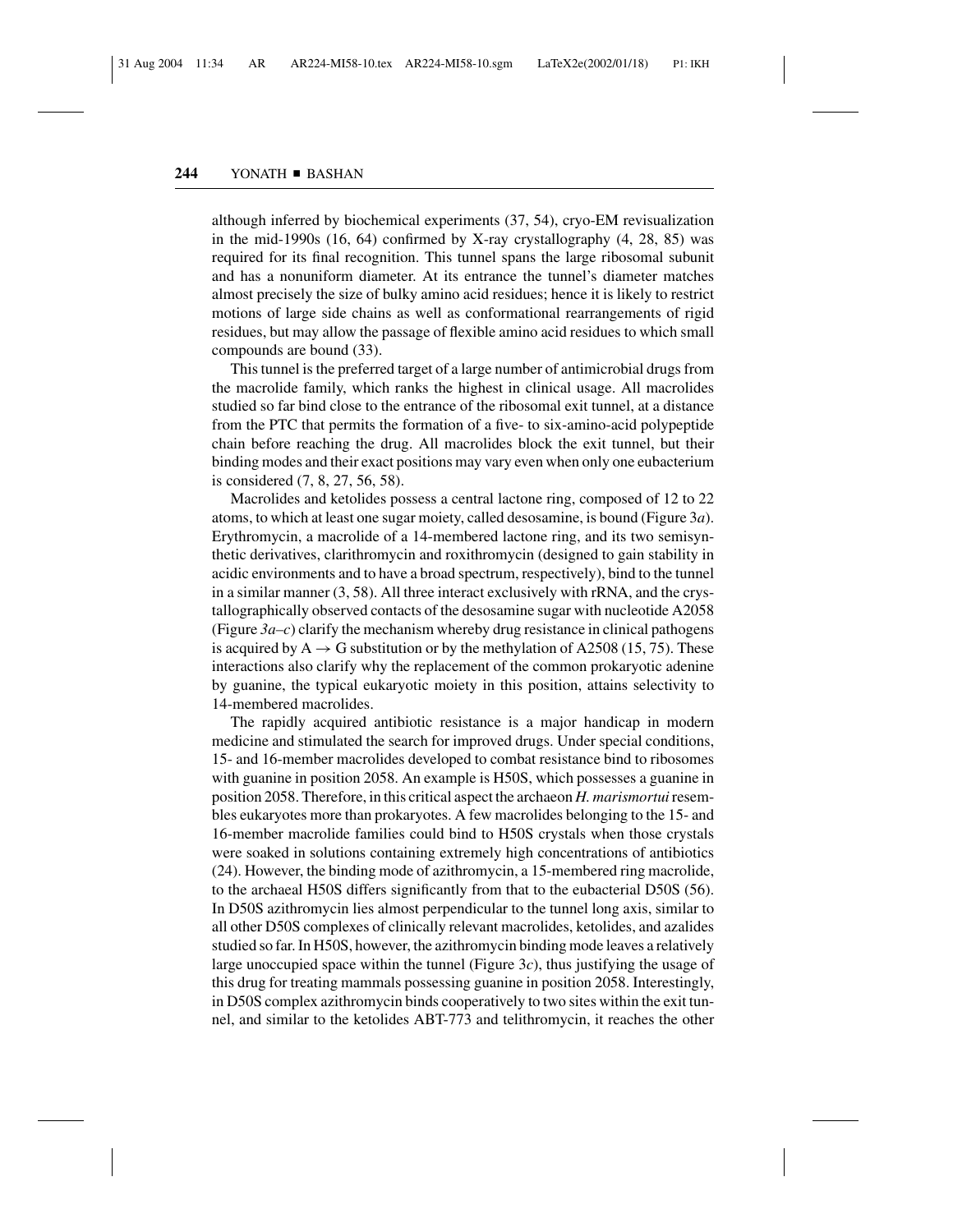side of the tunnel wall (23S RNA domain II) in addition to the typical macrolide interactions with domain  $V(7, 56)$ . Thus, it seems that the recently developed ketolides and the azalides have improved pharmacokinetics and enhanced activity against certain macrolide-resistant pathogens presumably because they can form additional interactions that may compensate for the loss of the contacts with the A2058 (Figure 3*b*), which is the major site acquiring macrolide resistance.

Dual binding was observed also for streptogramins, an antibiotic family consisting of two components capable of cooperative conversion of weak bacteriostatic effects into lethal bactericidal activity. Crystals of the complex D50S-Synercid<sup>®</sup>, a recently approved injectable streptogramin with excellent synergistic activity, obtained at clinically relevant concentrations yielded the structural basis for its action (27). In this complex the Synercid  $S_B$  component binds to the same crevice of the exit tunnel that is favored by common macrolides, and interacts with the key nucleotide, A2058, in macrolide binding. Its slight inclination, compared with that of most macrolides (3, 7, 56, 58), rationalizes its reduced antibacterial effects in the absence of its  $S_A$  mate. The  $S_B$  component binds to the PTC and induces remarkable conformational alterations, including a  $180°$  flip of U2585 base (Figure 3*g*), hence paralyzing the ability of U2585 to anchor the rotatory motion and to direct the nascent protein into the exit tunnel. When bound to D50S, both Synercid components interact with each other via the nucleotide A2062, which plays a key role in chloramphenicol (38, 58) and tylosin (24) binding. These interactions seem to stabilize the U2585 flipped conformation and consequently enhance the drug antimicrobial activity. Importantly, U2585 conformation is hardly changed in an H50S-SA complex (25), indicating a different binding mode (Figure 3*g*) consistent with the inherent differences in PTC conformations between H50S and eubacterial ribosomes (28, 85). Similarly, the  $S_B$  interactions with A2058 in D50S explain why  $S_B$  components do not bind to H50S (25), which possesses the typical eukaryotic G rather than the common eubacterial A in this position.

An astonishing binding mode has been observed for troleandomycin (TAO), a semisynthetic derivative of erythromycin (Figure 3*a*) that has a modest clinical relevance owing to the toxicity of its metabolites. In TAO all moieties capable of participating in hydrogen bonding are either methylated or acetylated. Nevertheless, it binds close to the tunnel entrance and exploits the macrolide favorable binding site, the vicinity of A2058, albeit by making different contacts (8) (Figure 3*b*). Compared with erythromycin, TAO binds somewhat deeper in the tunnel, and its lactone ring is almost parallel to the tunnel wall and interacts not only with 23S RNA bases belonging to domain V but also with domain II. Furthermore, in contrast to other macrolides that interact exclusively with the rRNA, TAO interacts with the ribosomal protein L32.

At its unique binding orientation, TAO hits an element of the tunnel wall, the tip of protein L22 beta-hairpin, a tunnel constituent reaching from close to the PTC to the vicinity of the tunnel opening on the other side of the large subunit (28, 46). This tip consists of 11 residues and contains at its very end an amino acid triplet (*E. coli* residues 88–90) that can act as a "double hook" interacting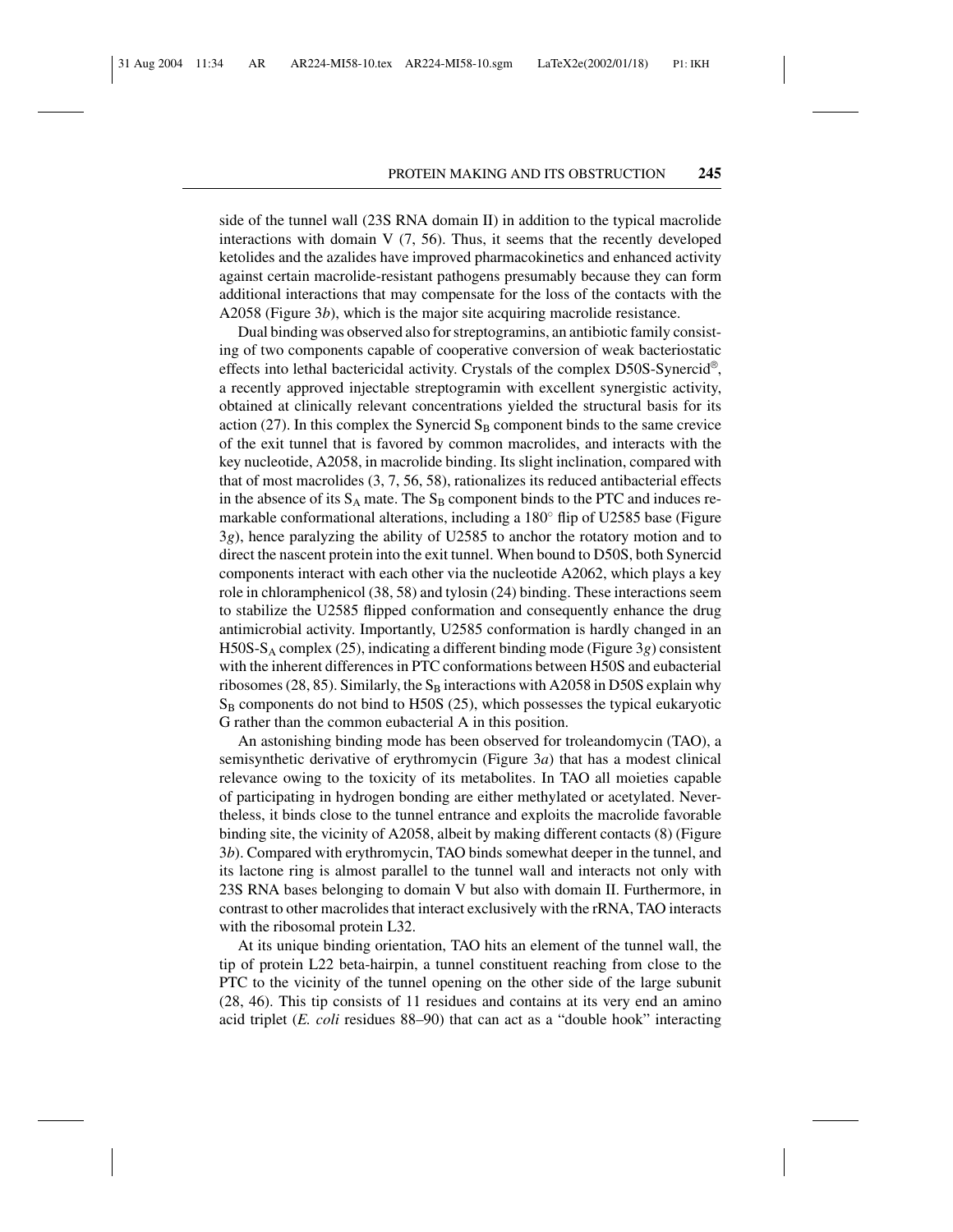with the RNA, since it is composed of a highly conserved arginine, an invariant alanine, and a residue that is in most species either an arginine or a lysine. In the native large subunit structure, most of the double hook is embedded in a narrow groove so that the space available for its conformational rearrangements is rather limited. Consequently, TAO binding causes a swing of the entire L22 betahairpin tip across the tunnel (Figure 3*b*,*e*). As the native conformation, the resulting swung conformation is well accommodated on the tunnel walls, stabilized mainly by electrostatic interactions and hydrogen bonds (8). Importantly, the region of the tunnel wall that interacts with the L22 hairpin tip at its swung conformation seems to be designed for these extensive interactions, indicating that swinging L22 beta-hairpin tip may be a general tunnel-shaping mechanism.

## **Tunnel Mobility and Ribosomal Involvement in Cellular Regulation**

The crystallographically observed alterations in the tunnel conformations could be correlated not only with the structures of antibiotic-resistant mutations (13, 18) but also with tunnel participation in gating and sequence discrimination (21, 30, 35, 44, 45, 55, 66, 68, 87). Examples are the SecM (secretion monitor) protein (45, 55) and the leader peptide of the *E. coli* tryptophanase (*tnaC*) operon (21). Under normal conditions, the SecM biosynthesis rate is similar to that of other proteins. The SecM protein, produced in conjunction with a protein-export system that recognizes an export signal, includes a sequence motif that causes elongation arrest in the absence of a well-functioning protein-export system. This sequence is located about 150 residues away from the protein N terminus, and within it are the main features (a proline and a tryptophan, separated by 12 residues) that trigger elongation arrest.

SecM arrest may be suppressed by mutations that can correlate remarkably (Figure 3*e*) with the tunnel regions involved in the interactions with the L22 hairpin tip at its swung conformation. It is conceivable, therefore, that the L22 hairpin tip swinging mechanism, revealed by TAO binding, represents the means by which the ribosome responds to SecM tunnel arrest signals (2, 6, 8). Protein L22 has an elongated shape and lines the tunnel wall, extending from the tunnel entrance to the vicinity of the tunnel opening (Figure 3*f*). Remarkably, this rather unusual elongated shape is maintained also in the isolated native (70) and mutated protein (13). Furthermore, in all known L22 structures a flexible region was observed only in the hairpin tip hinge region (Figure 3*f*). The efficiency of this swinging motion as a tunnel gate depends on its accuracy, which is dictated by the positioning of the L22 hinge region. A pronounced patch of positively charged amino acids, detected adjacent to the L22 hinge region (70), seems to dominate the positioning of the hinge region of the L22 hairpin stem, which in turn should enable anchoring of the double hook to both sides of the tunnel. Thus, the surface properties of L22 support a common mechanism for tunnel blockage accomplished by swinging of the L22 hairpin tip.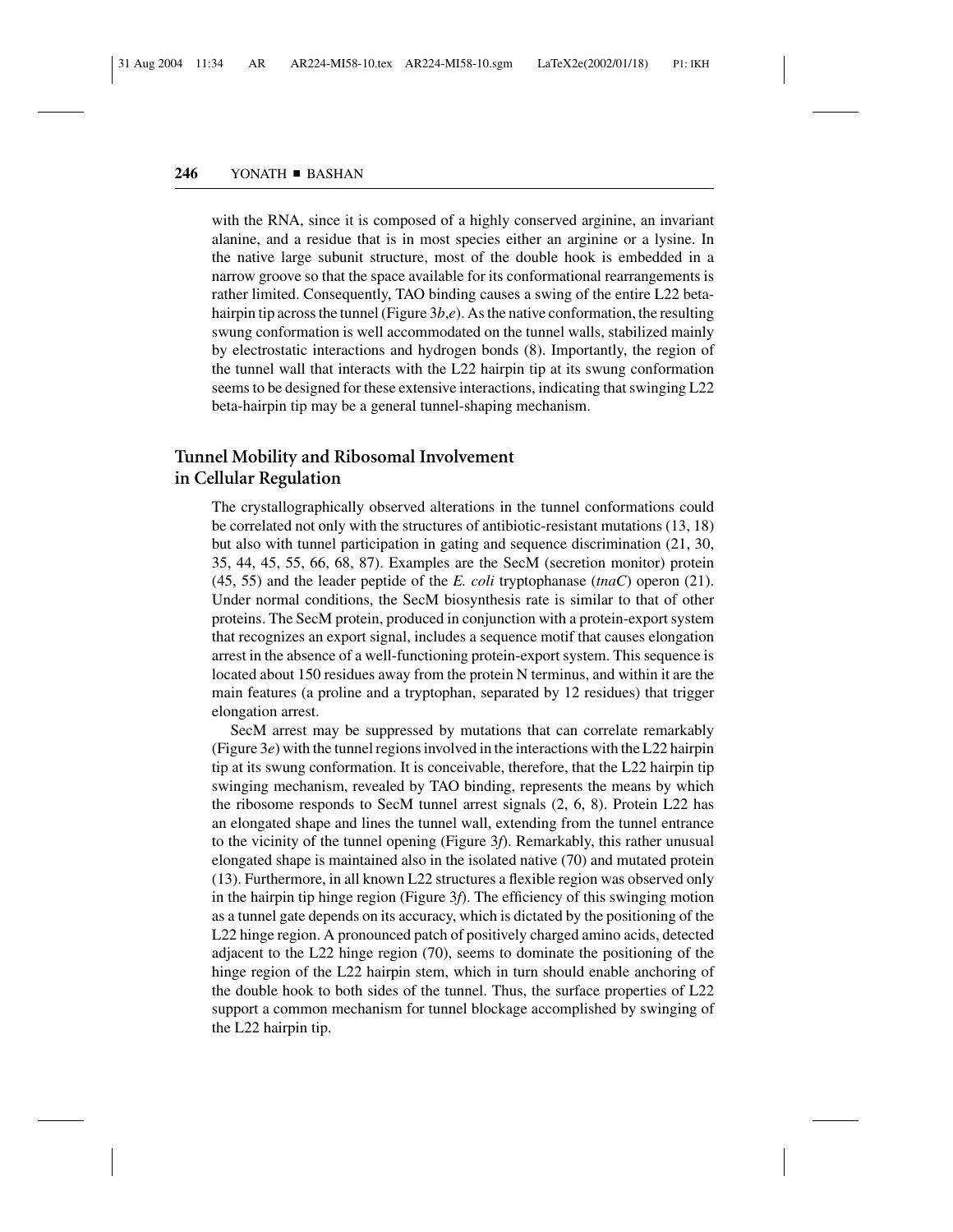Within D50S a single beta-strand chain connects the protein L22 hairpin tip, and the region of this protein resides over  $70 \text{ Å}$  away, in the vicinity of the tunnel opening on the surface of the ribosome. In this location the C terminus of L22 may interact with the "pulling protein" and transmit signals according to which the swinging may be induced or eliminated by a yet unknown mechanism. The SecM nascent chain can also participate in signal transmission; after the incorporation of ∼150 amino acids the chain should reach the tunnel opening. The studies showing that signal transmission through growing chains could be correlated with structural alterations in the membrane translocon pore that lines up directly with the exit tunnel (35, 87) support this suggestion.

It seems, therefore, that a swing of the L22 beta-hairpin tip, similar to that induced by TAO binding, is a universal mechanism for tunnel gating and that protein L22 is a major player in tunnel discrimination. Furthermore, protein L22 as well as the already formed portion of the nascent chain may be involved in transmitting signals from the environment into the ribosomal core. Thus, the cellular signals not only induce tunnel blockage and elongation arrest, they also control and monitor the reverse hinge motions, which are required for alleviation of the arrest by allowing sufficient space for nascent protein progression.

#### **ACKNOWLEDGMENTS**

Thanks are due to J.M. Lehn, P. Ahlberg, M. Lahav, H. Gilon, and to the ribosome groups at the Weizmann Institute, MPG for Ribosomal Structure in Hamburg and MPI Molecular Genetics in Berlin. X-ray diffraction data were collected at ID19/SBC/APS/ANL and ID14/ESRF-EMBL. The U.S. National Institutes of Health (GM34360), the German Ministry for Science & Technology (BMBF05- 641EA), and the Kimmelman Center for Macromolecular Assemblies provided support. A.Y. holds the Helen and Martin Kimmel Professorial Chair.

#### **The** *Annual Review of Microbiology* **is online at http://micro.annualreviews.org**

#### **LITERATURE CITED**

- 1. Agmon I, Amit M, Auerbach T, Bashan A, Baram D, et al. 2004. Ribosomal crystallography: A flexible nucleotide anchoring tRNA translocation facilitates peptide bond formation, chirality discrimination and antibiotics synergism. *FEBS Lett.* 567:20–26
- 2. Agmon I, Auerbach T, Baram D, Bartels H, Bashan A, et al. 2003. On peptide bond formation, translocation, nascent protein progression and the regulatory properties of ribosomes. *Eur. J. Biochem.* 270:2543– 56
- 3. Auerbach T, Bashan A, Harms J, Schluenzen F, Zarivach R, et al. 2002. Antibiotics targeting ribosomes: crystallographic studies. *Curr. Drug. Targets Infect. Disord.* 2:169–86
- 4. Ban N, Nissen P, Hansen J, Moore PB, Steitz TA. 2000. The complete atomic structure of the large ribosomal subunit at 2.4 A˚ resolution. *Science* 289:905–20
- 5. Bashan A, Agmon I, Zarivach R, Schluenzen F, Harms J, et al. 2003. Structural basis for a unified machinery of peptide bond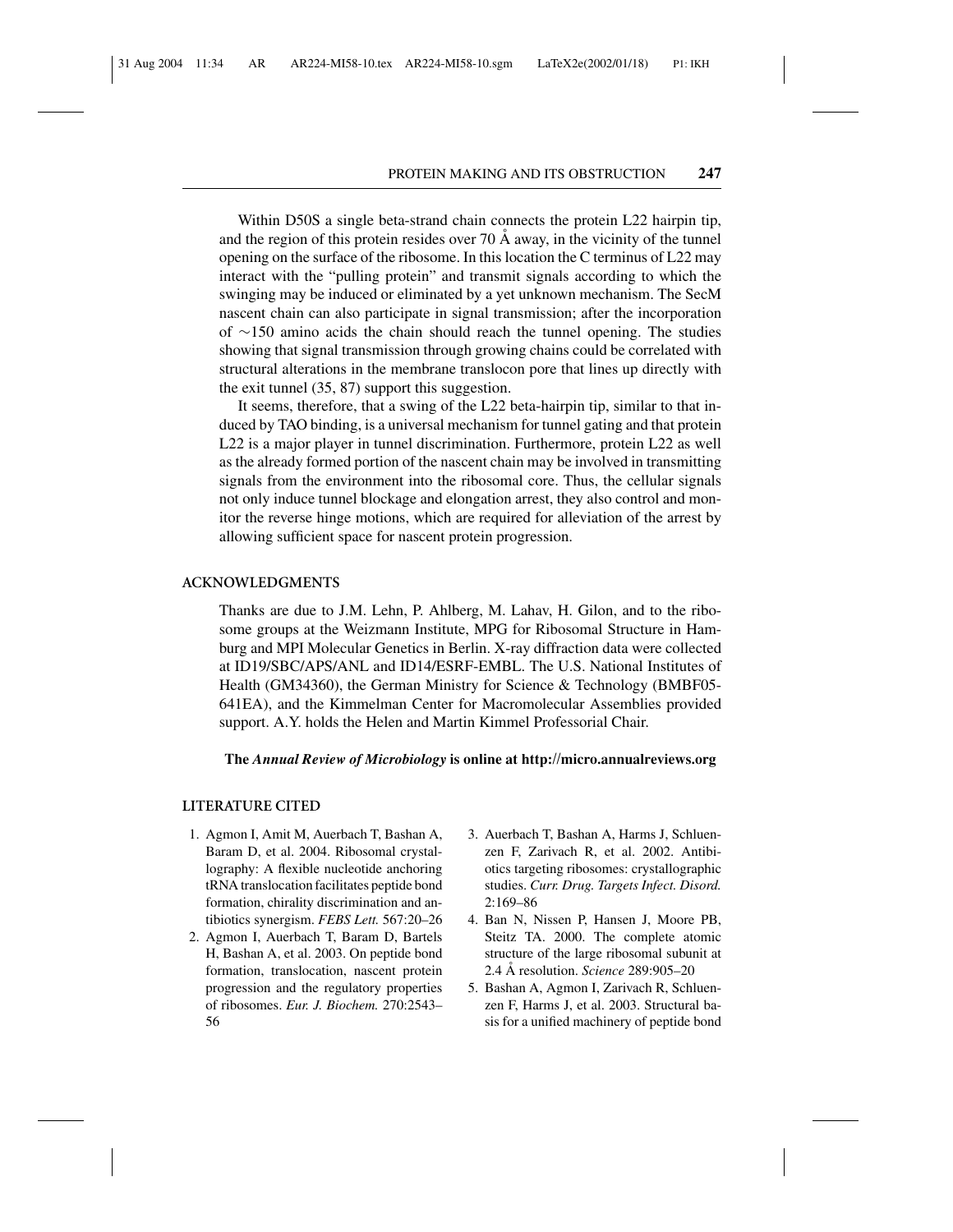formation, translocation and nascent chain progression. *Mol. Cell* 11:91–102

- 6. Bashan A, Zarivach R, Schluenzen F, Agmon I, Harms J, et al. 2003. Ribosomal crystallography: peptide bond formation and its inhibition. *Biopolymers* 70:19–41
- 7. Berisio R, Harms J, Schluenzen F, Zarivach R, Hansen HAS, et al. 2003. Structural insight into the antibiotic action of telithromycin on resistant mutants. *J. Bacteriol.* 185:4276–79
- 8. Berisio R, Schluenzen F, Harms J, Bashan A, Auerbach T, et al. 2003. Structural insight into the role of the ribosomal tunnel in cellular regulation. *Nat. Struct. Biol.* 10:366–70
- 9. Biou V, Shu F, Ramakrishnan V. 1995. Xray crystallography shows that translational initiation factor IF3 consists of two compact alpha/beta domains linked by an alphahelix. *EMBO J.* 14:4056–64
- 10. Brodersen DE, Clemons WM Jr, Carter AP, Morgan-Warren RJ, Wimberly BT, Ramakrishnan V. 2000. The structural basis for the action of the antibiotics tetracycline, pactamycin, and hygromycin B on the 30S ribosomal subunit. *Cell* 103:1143–54
- 11. Carter AP, Clemons WM, Brodersen DE, Morgan-Warren RJ, Wimberly BT, Ramakrishnan V. 2000. Functional insights from the structure of the 30S ribosomal subunit and its interactions with antibiotics. *Nature* 407:340–48
- 12. Dallas A, Noller HF. 2001. Interaction of translation initiation factor 3 with the 30S ribosomal subunit. *Mol. Cell* 8:855–64
- 13. Davydova N, Streltsov V, Wilce M, Liljas A, Garber M. 2002. L22 ribosomal protein and effect of its mutation on ribosome resistance to erythromycin. *J. Mol. Biol.* 322:635–44
- 14. Dedkova LM, Fahmi NE, Golovine SY, Hecht SM. 2003. Enhanced D-amino acid incorporation into protein by modified ribosomes. *J. Am. Chem. Soc.* 125:6616–17
- 15. Douthwaite S, Hansen LH, Mauvais P. 2000. Macrolide-ketolide inhibition of MLS-resistant ribosomes is improved by

alternative drug interaction with domain II of 23S rRNA. *Mol. Microbiol.* 36:183–93

- 16. Frank J, Zhu J, Penczek P, Li Y, Srivastava S, et al. 1995. A model of protein synthesis based on cryo-electron microscopy of the *E. coli* ribosome. *Nature* 376:441–44
- 17. Gabashvili IS, Agrawal RK, Grassucci R, Squires CL, Dahlberg AE, Frank J. 1999. Major rearrangements in the 70S ribosomal 3D structure caused by a conformational switch in 16S ribosomal RNA. *EMBO J.* 18:6501–7
- 18. Gabashvili IS, Gregory ST, Valle M, Grassucci R, Worbs M, et al. 2001. The polypeptide tunnel system in the ribosome and its gating in erythromycin resistance mutants of L4 and L22. *Mol. Cell* 8:181–88
- 19. Garcia C, Fortier PL, Blanquet S, Lallemand JY, Dardel F. 1995. 1H and 15N resonance assignments and structure of the N-terminal domain of *Escherichia coli* initiation factor 3. *Eur. J. Biochem.* 228:395– 402
- 20. Garcia C, Fortier PL, Blanquet S, Lallemand JY, Dardel F. 1995. Solution structure of the ribosome-binding domain of *E. coli* translation initiation factor IF3. Homology with the U1A protein of the eukaryotic spliceosome. *J. Mol. Biol.* 254:247–59
- 21. Gong F, Yanofsky C. 2002. Instruction of translating ribosome by nascent peptide. *Science* 297:1864–67
- 22. Green R, Noller HF. 1997. Ribosomes and translation. *Annu. Rev. Biochem.* 66:679– 716
- 23. Gualerzi CO, Pon CL. 1990. Initiation of mRNA translation in prokaryotes. *Biochemistry* 29:5881–89
- 24. Hansen JL, Ippolito JA, Ban N, Nissen P, Moore PB, Steitz TA. 2002. The structures of four macrolide antibiotics bound to the large ribosomal subunit. *Mol. Cell* 10:117– 28
- 25. Hansen JL, Moore PB, Steitz TA. 2003. Structures of five antibiotics bound at the peptidyl transferase center of the large ribosomal subunit. *J. Mol. Biol.* 330:1061–75
- 26. Hansen JL, Schmeing TM, Moore PB,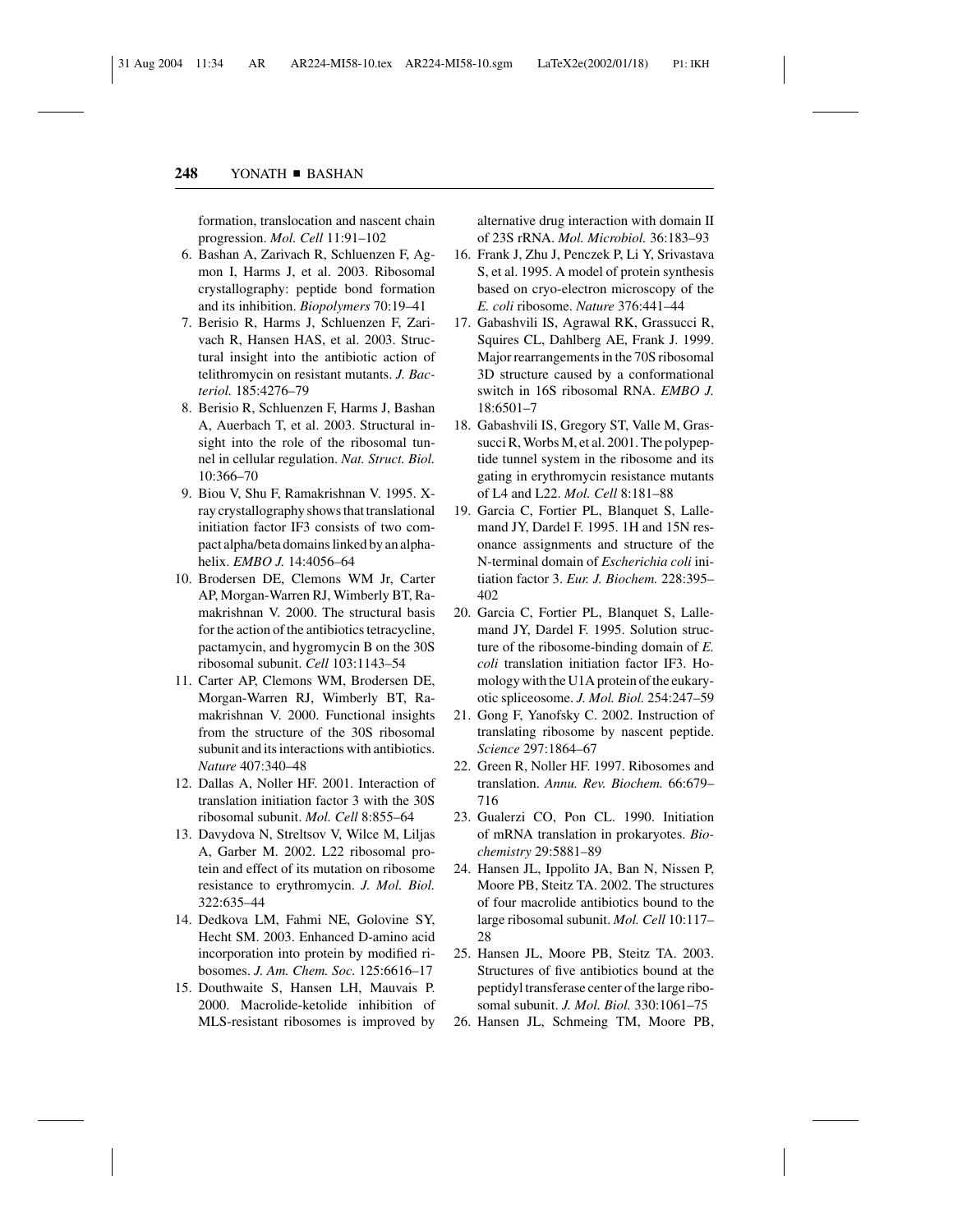Steitz TA. 2002. Structural insights into peptide bond formation. *Proc. Natl. Acad. Sci. USA* 99:11670–75

- 27. Harms J, Schlunzen F, Fucini P, Bartels H, Yonath A. 2004. Alterations at the peptidyl transferase centre of the ribosome induced by the synergistic action of the streptogramins dalfopristin and quinupristin. *BMC Struct. Biol.* 2:4
- 28. Harms J, Schluenzen F, Zarivach R, Bashan A, Gat S, et al. 2001. High resolution structure of the large ribosomal subunit from a mesophilic eubacterium. *Cell* 107:679– 88
- 29. Izard T, Ellis J. 2000. The crystal structures of chloramphenicol phosphotransferase reveal a novel inactivation mechanism. *EMBO J.* 19:2690–700
- 30. Jenni S, Ban N. 2003. The chemistry of protein synthesis and voyage through the ribosomal tunnel. *Curr. Opin. Struct. Biol.* 13:212–19
- 31. Katunin V, Muth G, Strobel S, Wintermeyer W, Rodnina M. 2002. Important contribution to catalysis of peptide bond formation by a single ionizing group within the ribosome. *Mol. Cell* 10:339–46
- 32. Kim DF, Green R. 1999. Base-pairing between 23S rRNA and tRNA in the ribosomal A site. *Mol. Cell* 4:859–64
- 33. Kurzchalia TV, Wiedmann M, Breter H, Zimmermann W, Bauschke E, Rapoport TA. 1988. tRNA-mediated labelling of proteins with biotin. A nonradioactive method for the detection of cell-free translation products. *Eur. J. Biochem.* 172:663–68
- 34. Lazaro E, Rodriguez-Fonseca C, Porse B, Urena D, Garrett RA, Ballesta JP. 1996. A sparsomycin-resistant mutant of *Halobacterium salinarium* lacks a modification at nucleotide U2603 in the peptidyl transferase centre of 23 S rRNA. *J. Mol. Biol.* 261:231–38
- 35. Liao S, Lin J, Do H, Johnson AE. 1997. Both lumenal and cytosolic gating of the aqueous ER translocon pore are regulated from inside the ribosome during membrane protein integration. *Cell* 90:31–41
- 36. Makowski I, Frolow F, Saper MA, Shoham M, Wittmann HG, Yonath A. 1987. Single crystals of large ribosomal particles from *Halobacterium marismortui* diffract to 6 Å. *J. Mol. Biol.* 193:819–22
- 37. Malkin LI, Rich A. 1967. Partial resistance of nascent polypeptide chains to proteolytic digestion due to ribosomal shielding. *J. Mol. Biol.* 26:329–46
- 38. Mankin AS, Garrett RA. 1991. Chloramphenicol resistance mutations in the single 23S rRNA gene of the archaeon *Halobacterium halobium*. *J. Bacteriol.* 173:3559– 63
- 39. McCutcheon JP, Agrawal RK, Philips SM, Grassucci RA, Gerchman SE, et al. 1999. Location of translational initiation factor IF3 on the small ribosomal subunit. *Proc. Natl. Acad. Sci. USA* 96:4301–6
- 40. Milligan RA, Unwin PN. 1986. Location of exit channel for nascent protein in 80S ribosome. *Nature* 319:693–95
- 41. Moazed D, Noller HF. 1987. Chloramphenicol, erythromycin, carbomycin and vernamycin B protect overlapping sites in the peptidyl transferase region of 23S ribosomal RNA. *Biochemie* 69:879–84
- 42. Moazed D, Noller HF. 1989. Intermediate states in the movement of transfer RNA in the ribosome. *Nature* 342:142–48
- 43. Moore PB, Steitz TA. 2003. After the ribosome structures: How does peptidyl transferase work? *RNA* 9:155–59
- 44. Morris DR, Geballe AP. 2000. Upstream open reading frames as regulators of mRNA translation. *Mol. Cell Biol.* 20:8635–42
- 45. Nakatogawa H, Ito K. 2002. The ribosomal exit tunnel functions as a discriminating gate. *Cell* 108:629–36
- 46. Nissen P, Hansen J, Ban N, Moore PB, Steitz TA. 2000. The structural basis of ribosome activity in peptide bond synthesis. *Science* 289:920–30
- 47. Petrelli D, Garofalo C, Lammi M, Spurio R, Pon CL, et al. 2003. Mapping the active sites of bacterial translation initiation factor IF3. *J. Mol. Biol.* 331:541–56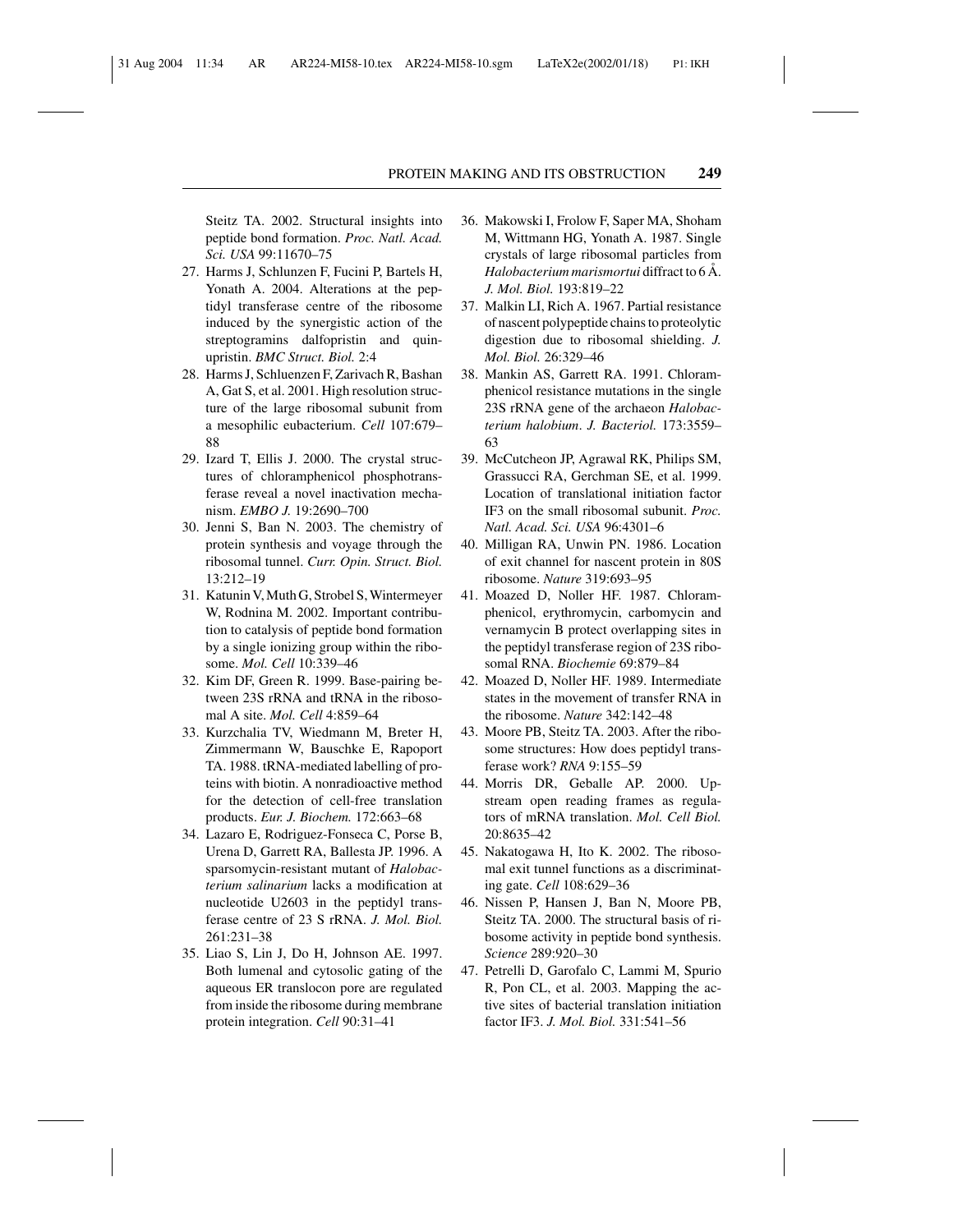- 48. Pioletti M, Schluenzen F, Harms J, Zarivach R, Gluehmann M, et al. 2001. Crystal structures of complexes of the small ribosomal subunit with tetracycline, edeine and IF3. *EMBO J.* 20:1829–39
- 49. Polacek N, Gomez MJ, Ito K, Xiong L, Nakamura Y, Mankin A. 2003. The critical role of the universally conserved A2602 of 23S ribosomal RNA in the release of the nascent peptide during translation termination. *Mol. Cell* 11:103–12
- 50. Porse BT, Kirillov SV, Awayez MJ, Ottenheijm HC, Garrett RA. 1999. Direct crosslinking of the antitumor antibiotic sparsomycin, and its derivatives, to A2602 in the peptidyl transferase center of 23Slike rRNA within ribosome-tRNA complexes. *Proc. Natl. Acad. Sci. USA* 96: 9003–8
- 51. Ramakrishnan V. 2002. Ribosome structure and the mechanism of translation. *Cell* 108:557–72
- 52. Rodnina MV, Wintermeyer W. 2001. Ribosome fidelity: tRNA discrimination, proofreading and induced fit. *Trends Biochem. Sci.* 26:124–30
- 53. Rodriguez-Fonseca C, Amils R, Garrett RA. 1995. Fine structure of the peptidyl transferase centre on 23 S-like rRNAs deduced from chemical probing of antibiotic-ribosome complexes. *J. Mol. Biol.* 247:224–35
- 54. Sabatini DD, Blobel G. 1970. Controlled proteolysis of nascent polypeptides in rat liver cell fractions. II. Location of the polypeptides in rough microsomes. *J. Cell Biol.* 45:146–57
- 55. Sarker S, Rudd KE, Oliver D. 2000. Revised translation start site for secM defines an atypical signal peptide that regulates *Escherichia coli* secA expression. *J. Bacteriol.* 182:5592–95
- 56. Schluenzen F, Harms JM, Franceschi F, Hansen HA, Bartels H, et al. 2003. Structural basis for the antibiotic activity of ketolides and azalides. *Structure* 11:329–38
- 57. Schluenzen F, Tocilj A, Zarivach R, Harms J, Gluehmann M, et al. 2000. Structure

of functionally activated small ribosomal subunit at 3.3 angstroms resolution. *Cell* 102:615–23

- 58. Schluenzen F, Zarivach R, Harms J, Bashan A, Tocilj A, et al. 2001. Structural basis for the interaction of antibiotics with the peptidyl transferase centre in eubacteria. *Nature* 413:814–21
- 59. Schmeing TM, Seila AC, Hansen JL, Freeborn B, Soukup JK, et al. 2002. A pre-translocational intermediate in protein synthesis observed in crystals of enzymatically active 50S subunits. *Nat. Struct. Biol.* 9:225–30
- 60. Shaw WV, Leslie AG. 1991. Chloramphenicol acetyltransferase. *Annu. Rev. Biophys. Biophys. Chem.* 20:363–86
- 61. Shevack A, Gewitz HS, Hennemann B, Yonath A, Wittmann HG. 1985. Characterization and crystallization of ribosomal particles from *Halobacterium marismortui*. *FEBS Lett.* 184:68–71
- 62. Spahn CM, Prescott CD. 1996. Throwing a spanner in the works: antibiotics and the translation apparatus. *J. Mol. Med.* 74:423– 39
- 63. Srivastava S, Verschoor A, Frank J. 1992. Eukaryotic initiation factor 3 does not prevent association through physical blockage of the ribosomal subunit-subunit interface. *J. Mol. Biol.* 226:301–4
- 64. Stark H, Mueller F, Orlova EV, Schatz M, Dube P, et al. 1995. The 70S *Escherichia coli* ribosome at 23 Å resolution: fitting the ribosomal RNA. *Structure* 3:815–21
- 65. Stark H, Orlova EV, Rinke-Appel J, Junke N, Mueller F, et al. 1997. Arrangement of tRNAs in pre- and posttranslocational ribosomes revealed by electron cryomicroscopy. *Cell* 88:19–28
- 66. Stroud RM, Walter P. 1999. Signal sequence recognition and protein targeting. *Curr. Opin. Struct. Biol.* 9:754–59
- 67. Tan GT, DeBlasio A, Mankin AS. 1996. Mutations in the peptidyl transferase center of 23 S rRNA reveal the site of action of sparsomycin, a universal inhibitor of translation. *J. Mol. Biol.* 261:222–30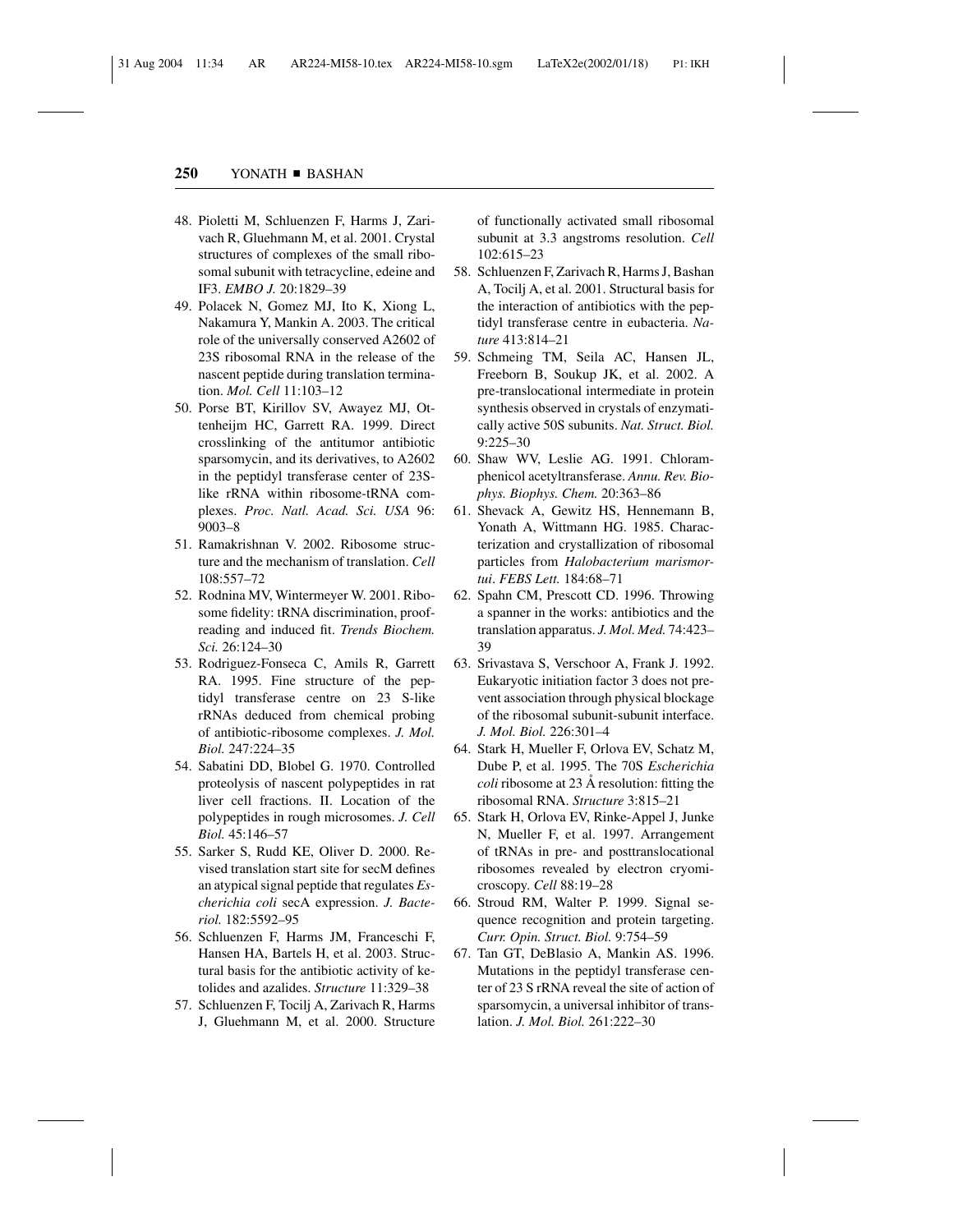- 68. Tenson T, Ehrenberg M. 2002. Regulatory nascent peptides in the ribosomal tunnel. *Cell* 108:591–94
- 69. Traut RR, Monro RE. 1964. The puromycin reaction and its relationship to protein synthesis. *J. Mol. Biol.* 10:63–72
- 70. Unge J, Berg A, Al-Kharadaghi S, Nikulin A, Nikonov S, et al. 1998. The crystal structure of ribosomal protein L22 from *Thermus thermophilus*: insights into the mechanism of erythromycin resistance. *Structure* 6:1577–86
- 71. Valle M, Zavialov A, Li W, Stagg SM, Sengupta J, et al. 2003. Incorporation of aminoacyl-tRNA into the ribosome as seen by cryo-electron microscopy. *Nat. Struct. Biol.* 10:899–906
- 72. Vester B, Douthwaite S. 2001. Macrolide resistance conferred by base substitutions in 23S rRNA. *Antimicrob. Agents Chemother.* 45:1–12
- 73. Vester B, Garrett RA. 1988. The importance of highly conserved nucleotides in the binding region of chloramphenicol at the peptidyl transfer centre of *Escherichia coli* 23S ribosomal RNA. *EMBO J.* 7:3577–87
- 74. von Bohlen K, Makowski I, Hansen HA, Bartels H, Berkovitch-Yellin Z, et al. 1991. Characterization and preliminary attempts for derivatization of crystals of large ribosomal subunits from *Haloarcula marismortui* diffracting to 3 A˚ resolution. *J. Mol. Biol.* 222:11–15
- 75. Weisblum B. 1995. Erythromycin resistance by ribosome modification. *Antimicrob. Agents Chemother.* 39:577–85
- 76. Deleted in proof
- 77. Wilson KS, Noller HF. 1998. Molecular movement inside the translational engine. *Cell* 92:337–49
- 78. Wimberly BT, Brodersen DE, Clemons WM Jr, Morgan-Warren RJ, Carter AP,

et al. 2000. Structure of the 30S ribosomal subunit. *Nature* 407:327–39

- 79. Yonath A. 2002. The search and its outcome: high-resolution structures of ribosomal particles from mesophilic, thermophilic, and halophilic bacteria at various functional states. *Annu. Rev. Biophys. Biomol. Struct.* 31:257–73
- 80. Yonath A. 2003. Structural insight into functional aspects of ribosomal RNA targeting. *ChemBioChem* 4:1008–17
- 81. Yonath A. 2003. Ribosomal tolerance and peptide bond formation. *Biol. Chem.* 384:1411–19
- 82. Yonath A, Glotz C, Gewitz HS, Bartels KS, von Bohlen K, et al. 1988. Characterization of crystals of small ribosomal subunits. *J. Mol. Biol.* 203:831–34
- 83. Yonath A, Leonard KR, Wittmann HG. 1987. A tunnel in the large ribosomal subunit revealed by three-dimensional image reconstruction. *Science* 236:813–16
- 84. Yonath A, Muessig J, Tesche B, Lorenz S, Erdmann VA, Wittmann HG. 1980. Crystallization of the large ribosomal subunit from *B. stearothermophilus*. *Biochem. Int.* 1:315–428
- 85. Yusupov MM, Yusupova GZ, Baucom A, Lieberman K, Earnest TN, et al. 2001. Crystal structure of the ribosome at  $5.5 \text{ Å}$ resolution. *Science* 292:883–96
- 86. Zarivach R, Bashan A, Berisio R, Harms J, Auerbach T, et al. 2004. Functional aspects of ribosomal architecture: symmetry, chirality and regulation. *J. Phys. Org. Chem.* 17:1–11
- 87. Woolhead CA, McCormick PJ, Johnson AE. 2004. Nascent membrane and secretory proteins differ in FRET-detected folding far inside the ribosome and in their exposure to ribosomal proteins. *Cell* 116:725–36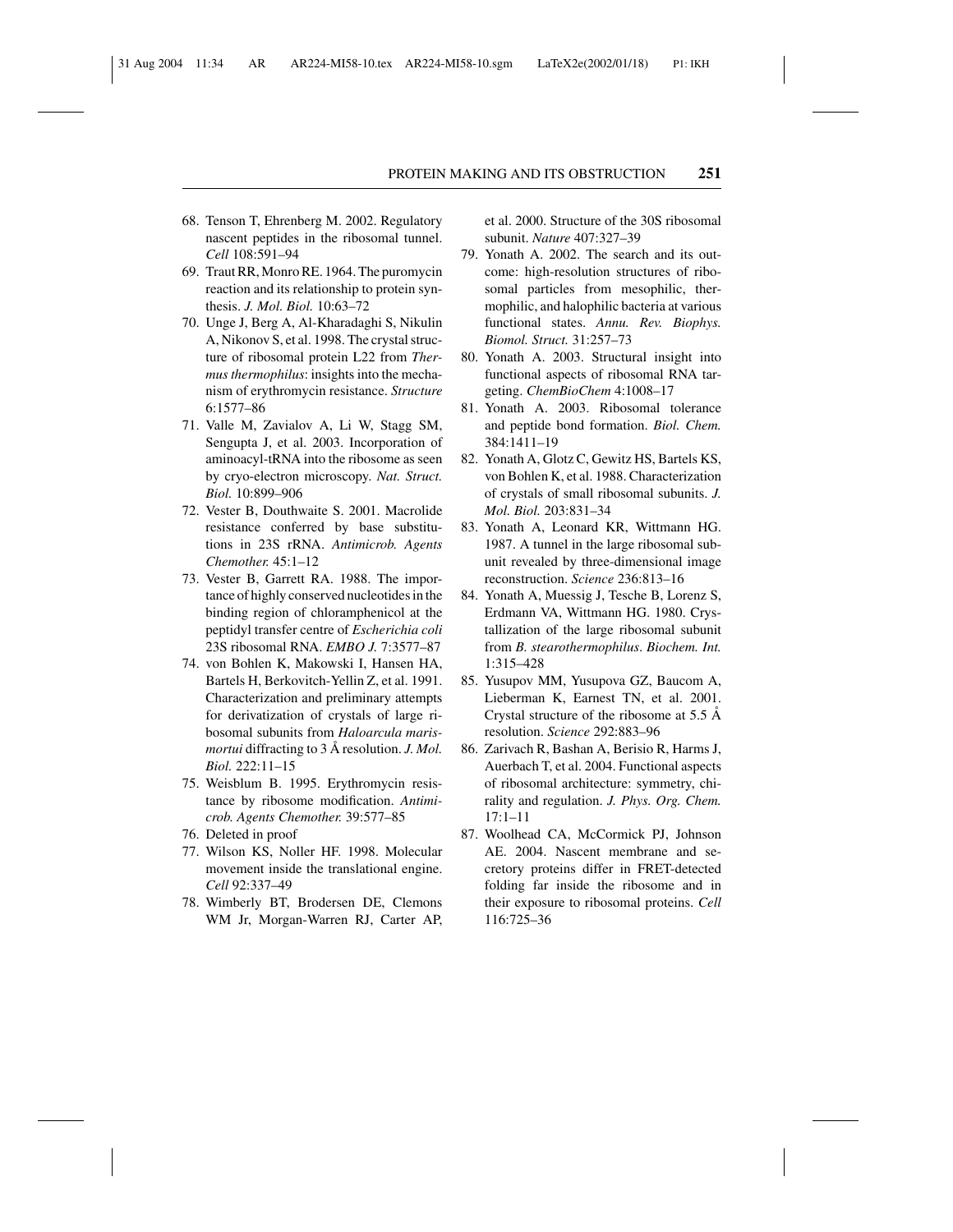

See legend on next page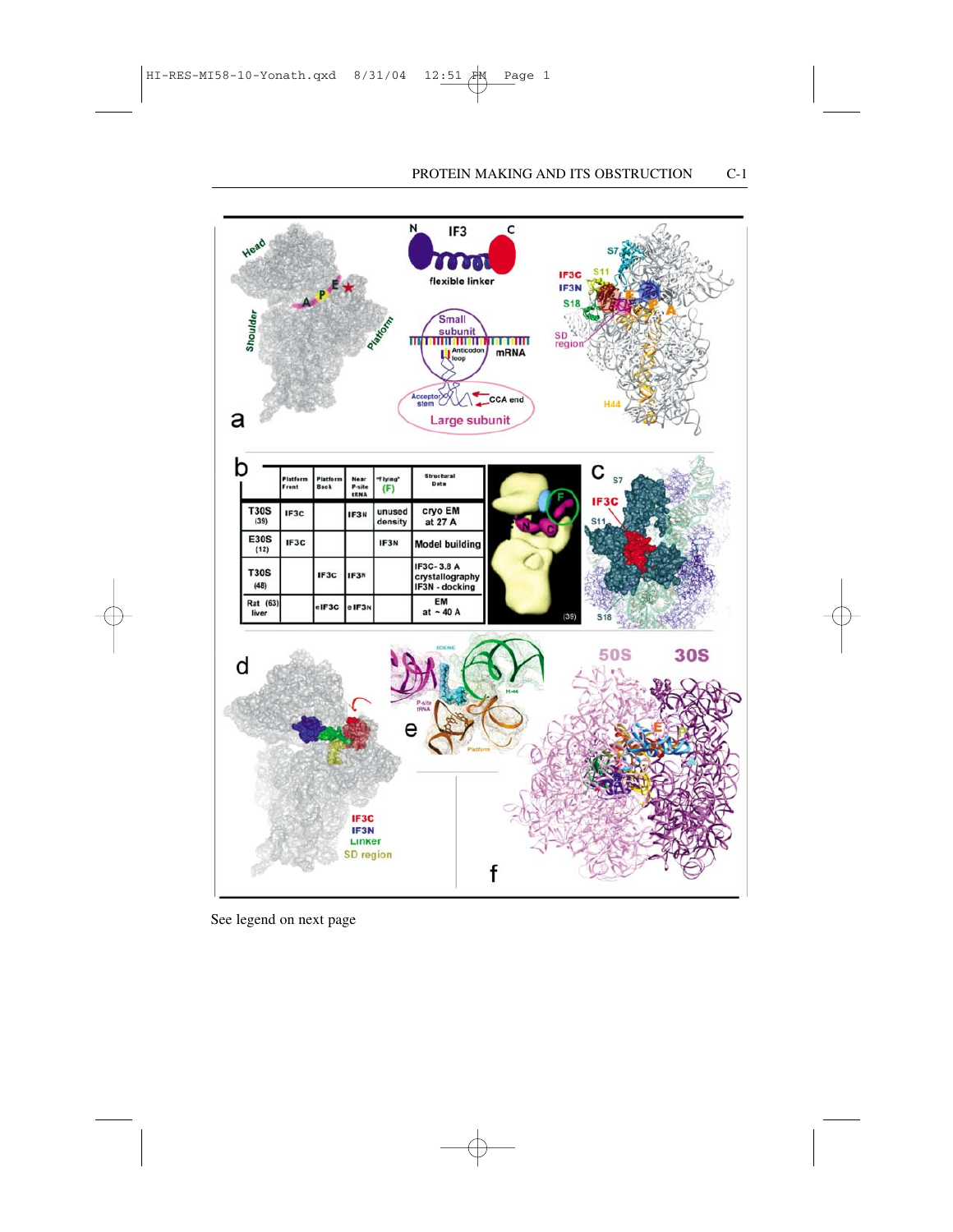**Figure 1** (*a*) Left: Space-filling representation of the interface view of T30S (57), with approximate locations of the mRNA chain (*magenta*); the three tRNA molecules; the swung anti-SD region (*yellow*), serving as an mRNA analog (78); and the IF3C (*dark-red star*). Right: Ribbon representation of the solvent side of T30S highlighting the crystallographically determined (48) positions of IF3C, its neighboring proteins, the anti-SD region, and the docked IF3N. Middle: The top insert is a cartoon representing the IF3 structure. The bottom insert is a schematic representation of the tRNA structure and its location within the ribosome. (*b*) A table showing the various observed locations of IF3, and an image based on the cryo-EM structure of T30S in complex with IF3 (39). (*c*) A close-up view of the IF3C environment (48), manifesting its superb match. (*d*) Space-filling representation of the interface view of T30S with the positions of IF3C, IF3N, IF3 linker, and the SD-region. The suggested motion of IF3C is represented by the arrow. (*e*) The action of edeine. Helix H44 provides the decoding center. The tRNA molecule was docked onto T30S according to Reference 85. (*f*) The location of the three tRNA molecules within the 70S ribosome, docked on the structure of D50S, as in (*e*). The PTC in the large subunit is colored blue (Asite) and green (P-site), with tRNA 3'-end analogs in both placed according to Reference 5. Note the strategic position of bridge B2a (*yellow*), combining the two active sites and interacting with the acceptor stems of both A- and P-site tRNA. The axis of the symmetry-related region, discussed below and in References 1 and 5, is shown in red.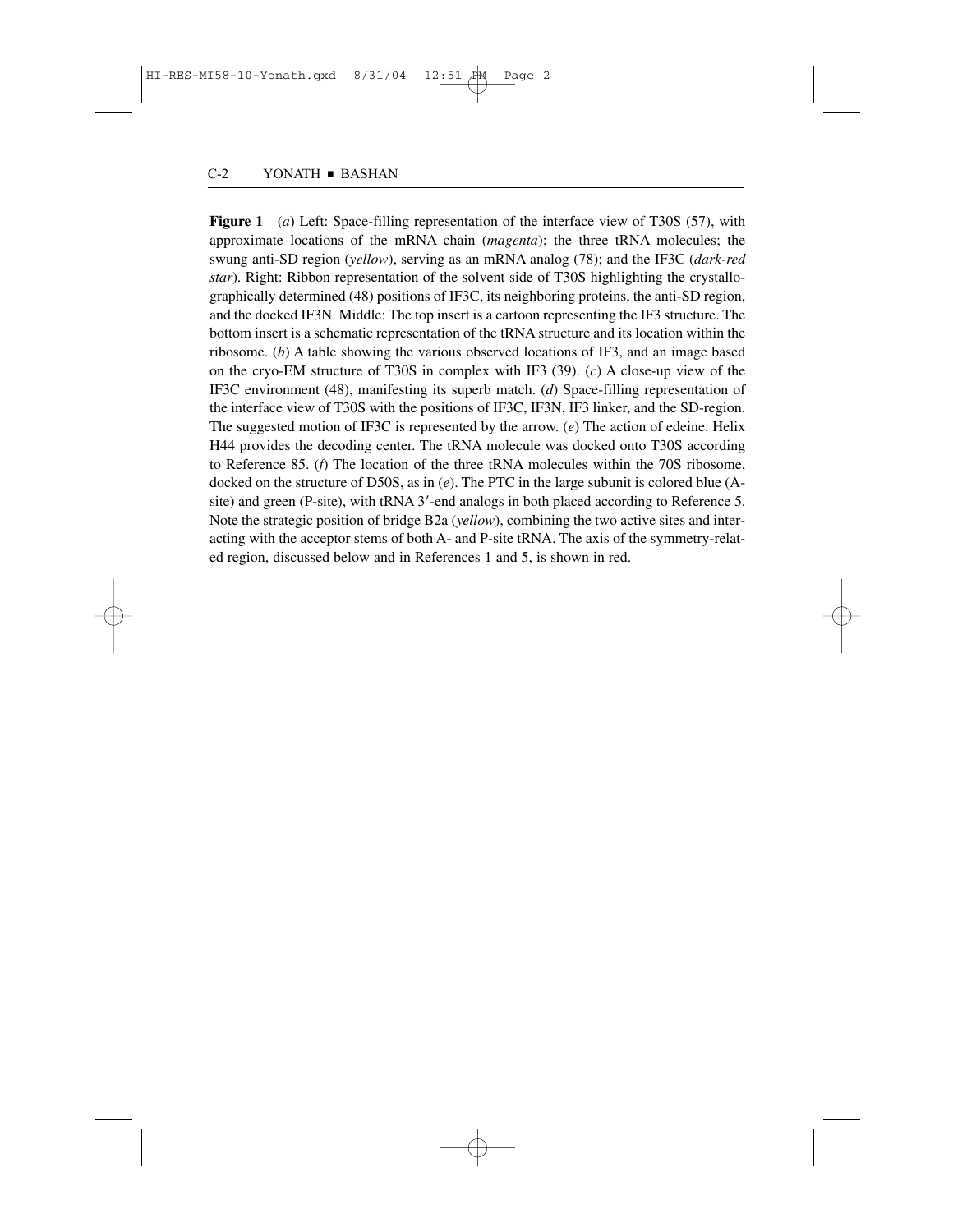

See legend on next page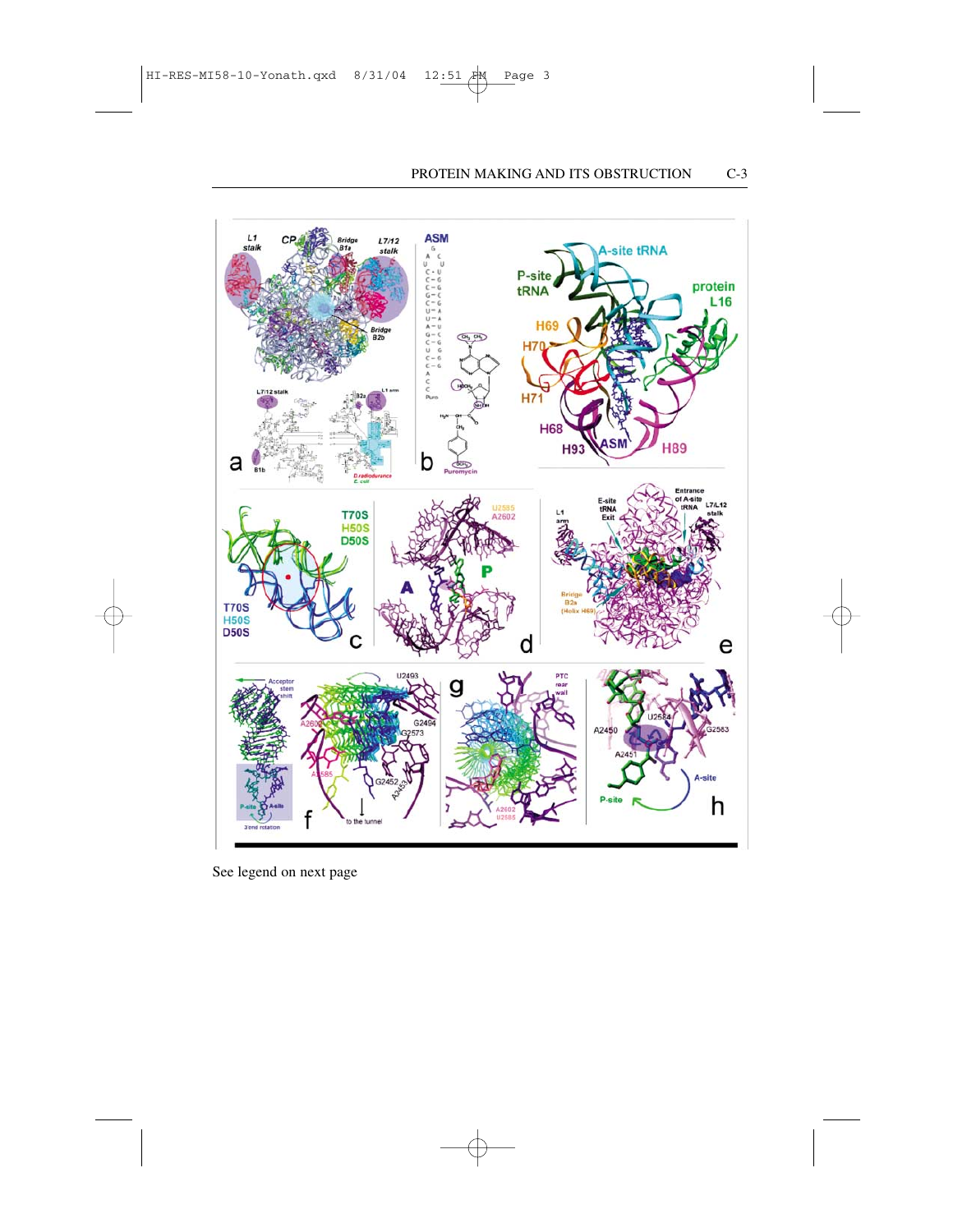**Figure 2** (*a*) Top: Ribbon representation of the interface view of D50S (28). The backbone of the RNA is shown in blue, and the proteins main chains are in different colors. Purple regions designate highly flexible, functionally relevant regions that can readily become disordered, as observed in the crystal structure of H50S (4, 46). The cyan circle designates the symmetry-related region inner portion. Bottom: The 23S RNA two-dimensional diagram. The colored regions match the colored portion of the three-dimensional structure shown on top. The symmetry-related region is colored in cyan. (*b*) A side view of the PTC as in the complex of D50S with ASM (5) and the docked A-site and P-site tRNAs (85). Note the immense interaction net of helix H69 and protein L16 with ASM and A-site tRNA. The chemical compositions of ASM and the puromycin are shown on the left side.  $(c-h)$  The unified rotatory mechanism. The RNA backbone is purple, and blue and green represent the A-site and P-site regions, respectively, as well as the ASM and the derived Psite mimic. (*c*) The RNA backbone of the symmetry-related region as observed in all known structures, with the center of symmetry region in red. The core of the twofold symmetry-related region, including the PTC (*pale cyan*), is circled in red. The PTC and its immediate environment are circled in red. (*d*) The region circled in red in (*c*) showing nucleotides A2602 and U2585 and the approximate positions of the A-site and P-site within the PTC. (*e*) The symmetry-related region in the large subunit and its functional extensions bridging remote ribosomal functional sites (*gold and pink*). Bridge B2a, connecting the PTC with the decoding site in the small subunit, is shown in yellow. (*f*–*h*) The A-site to P-site passage, shown as an assembly of snapshots of the spiral motion, obtained by successive rotations from A-site to P-site of the rotating moiety shown as a gradual transition from blue to green. The blue-green turning arrows show the rotation direction. (*f*) Left: The initial and final points of tRNA translocation on the large subunit, showing the stem shift and the 3' end (*shaded in blue*) rotating moiety. Right: The simulated rotatory motion seen perpendicular to the rotation axis. (*g*) Same as in (*f*) right, but as seen from the tunnel toward the PTC. (*h*) A representation of the formation of the peptide bond.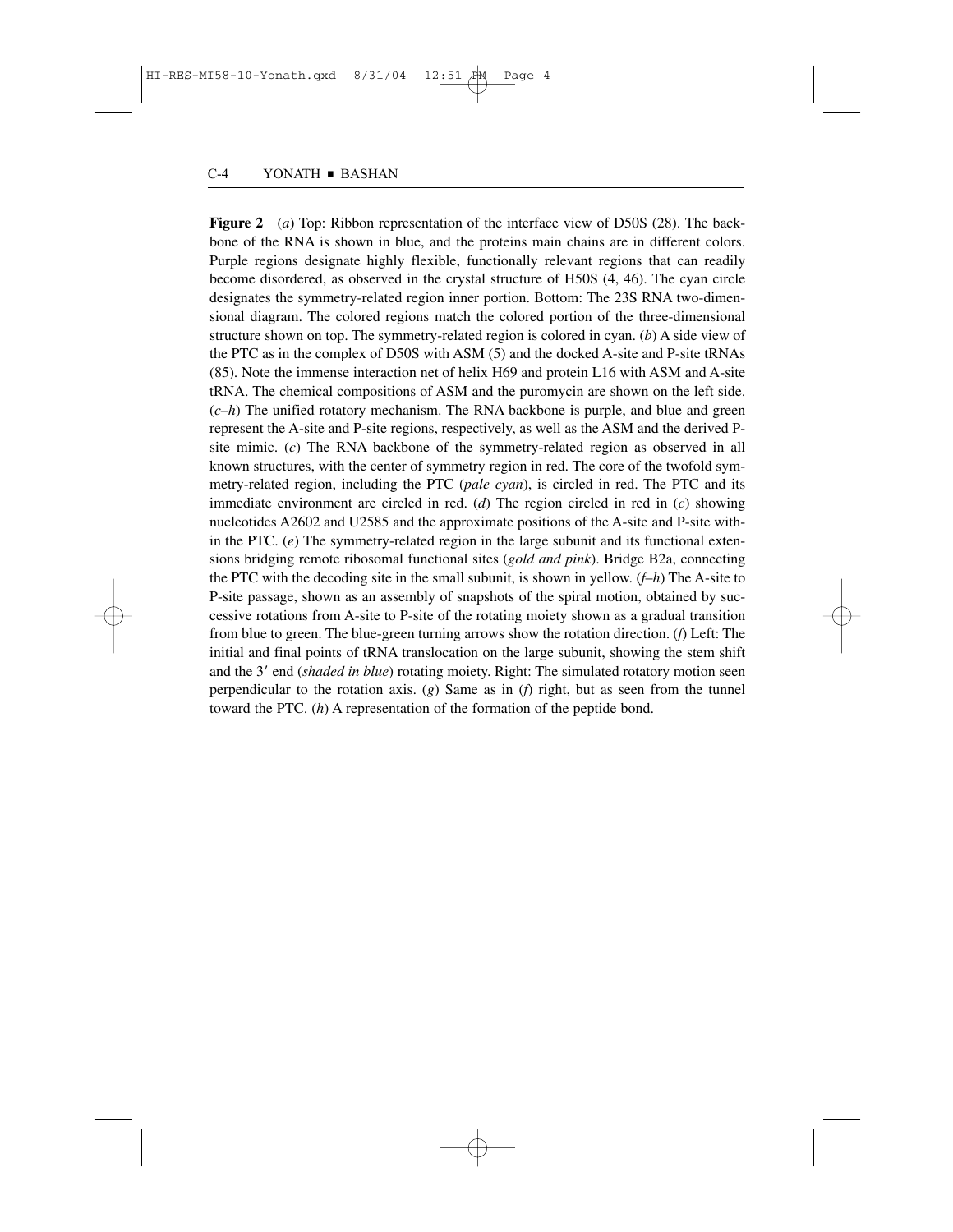

See legend on next page